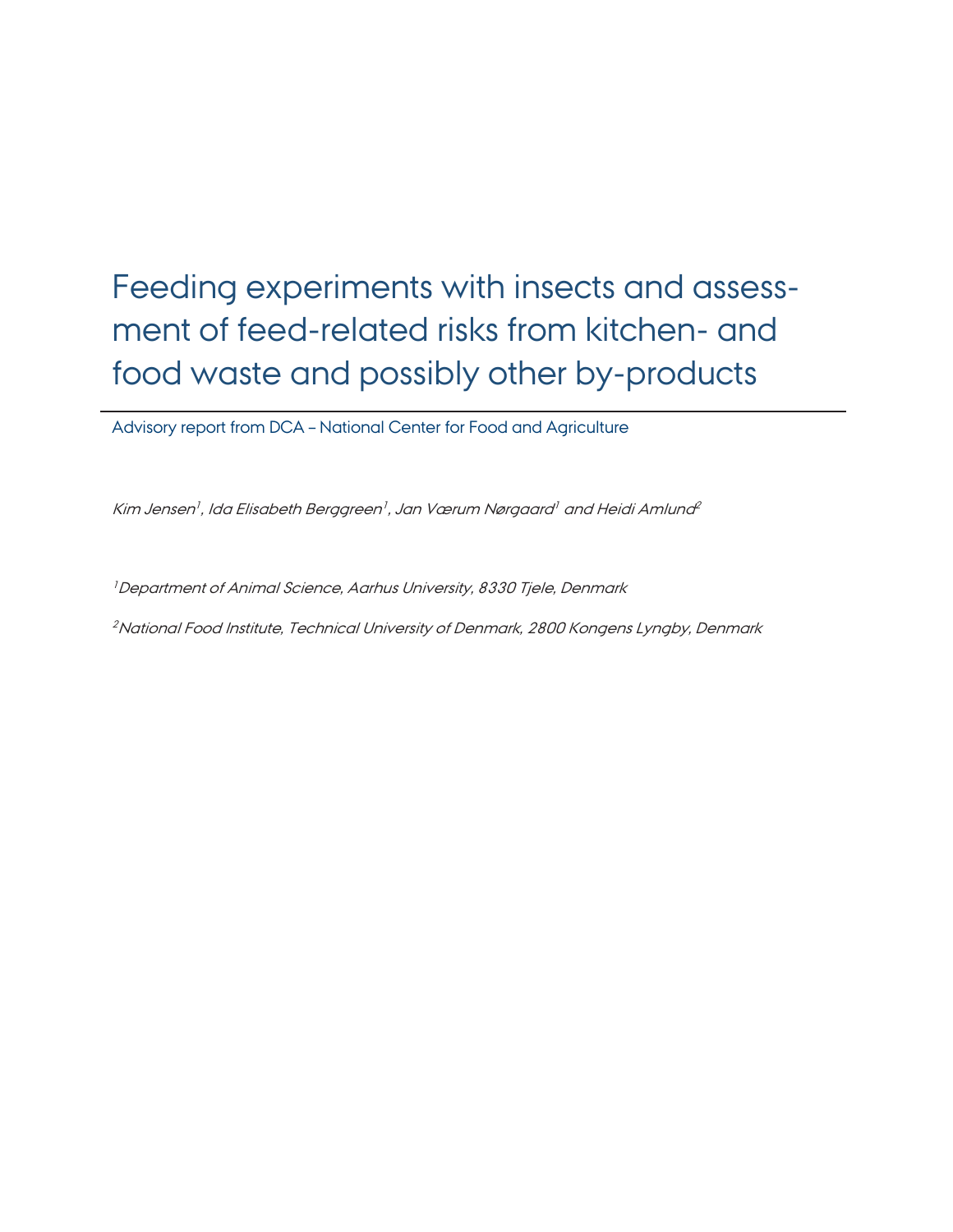# Data sheet

| Title:                          | Feeding experiments with insects and assessment of feed-related risks<br>from kitchen- and food waste and possibly other by-products                                                                                                                                                                                                        |
|---------------------------------|---------------------------------------------------------------------------------------------------------------------------------------------------------------------------------------------------------------------------------------------------------------------------------------------------------------------------------------------|
| Authors:                        | Postdoc Kim Jensen, Department of Animal Science, AU, PhD-student Ida<br>Elisabeth Berggreen, Department of Animal Science, AU, Associate pro-<br>fessor Jan V. Nørgaard, Department of Animal Science, AU, Senior re-<br>searcher Heidi Amlund, National Food Institute, DTU.                                                              |
| Peer review:                    | Associate professor Ricarda Engberg, Department of Animal Science, AU.                                                                                                                                                                                                                                                                      |
| Quality assurance, DCA:         | Klaus Horsted, DCA Center unit                                                                                                                                                                                                                                                                                                              |
| Commissioned by:                | Danish Veterinary and Food Administration                                                                                                                                                                                                                                                                                                   |
| Date for request/submission:    | 20.04.2021/28.03.2022                                                                                                                                                                                                                                                                                                                       |
| File no:                        | 2021-0234185 and 2021-0234125                                                                                                                                                                                                                                                                                                               |
| Founding:                       | This Report has been prepared as part of the "Framework Agreement on<br>the Provision of research-based Policy Support" between the Danish Min-<br>istry of Food, Agriculture and Fisheries (MFVM) and Aarhus University (AU)<br>according to ID no. 21-H3-24 and ID no. 21-H3-21. "Performance Agree-<br>ment Animal Production 2021-2024" |
| <b>Eksternal comments:</b>      | No.                                                                                                                                                                                                                                                                                                                                         |
| <b>Eksternal contributions:</b> | Yes. Technical University of Denmark (DTU) have performed the chemical<br>analyses.                                                                                                                                                                                                                                                         |
| Comments to the answer:         | The report presents results which at the delivery have not been under ex-<br>ternal peer review, nor are published elsewhere. In case of subsequent<br>publishing in journals with external peer review, changes may appear.                                                                                                                |
| To be cited as:                 | Jensen, K., Berggreen, I.E., Amlund, H. & Nørgaad, J.V. 2022. Feeding ex-<br>periments with insects and assessment of feed-related risks from kitchen-<br>and food waste and possibly other by-products. Advisory report from DCA<br>- National Center for Food and Agriculture, Aarhus University, delivered<br>28. March 2022.            |
| Policy support from DCA:        | Read more at https://dca.au.dk/raadgivning/                                                                                                                                                                                                                                                                                                 |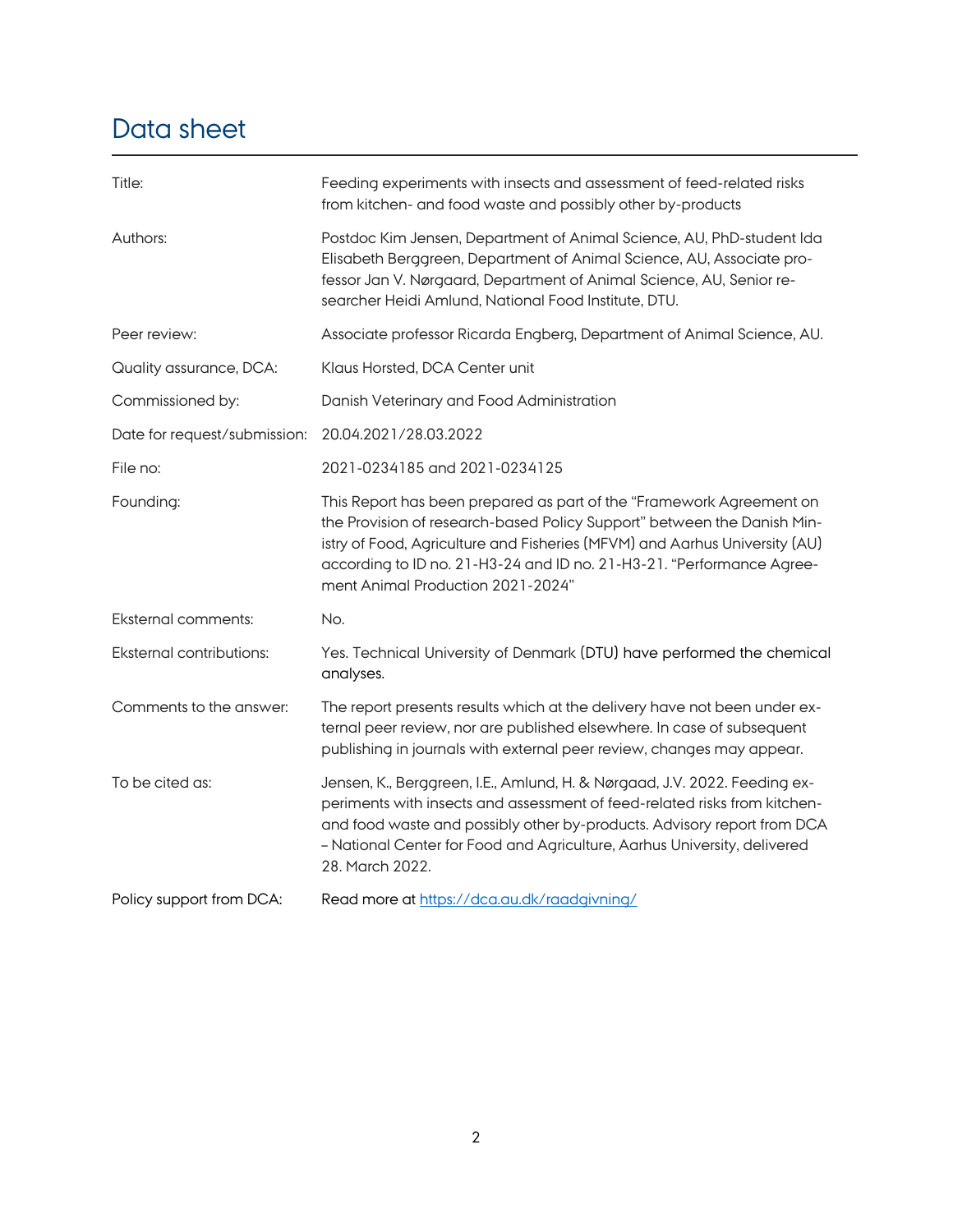## 1 Preface

Industrial production of insects for food and feed is associated with several challenges with regard to food and feed safety, including adjusting the current legislations to facilitate this new industry without risks to production animals and consumers. In 2019, the Danish Ministry of Food, Agriculture and Fisheries (MFVM) asked Aahus University (AU), University of Copenhagen (KU), and the Technical University of Denmark (DTU) to frame the research needed to implement a sustainable industrial production of insects in Denmark. The current legislation prohibits feeding with several biomasses, which obviosly would support a green transition in food and feed production Thus, it was pointed out that knowledge is needed on former foods and household waste, and on biomasses containing packaging material residuals. The intention is that the research based knowledge can support potential changes in EU regulations. The present report focuses on transfer of pesticide residues, perfluorakyl substances used on packaging material surfaces, and DNA from raw meat to larvae of the black soldier fly.

The topics of packaging materials and former food and household waste for insect production contain endless possibilities in setting up studies. The transition from the above mentionend overall aim to specific studies was a process involving key staff from the Danish Veterinary and Food Administration at MFVM, the authors of the current report representing the National Food Institute at DTU, and Department of Animal Science at AU. In collaboration it was specified which insect species and which feed components should be included in the studies to exemplify potential chemical and biological hazards. After aligning the expectation regarding the aim and objective of the studies, the university partners were responsible for choosing appropriate materials and methods to answer the objectives.

The present report presents the results of three sets of experiments performed to gain knowledge on the consequences for food/feed safety when growing black soldier fly larvae (BSFL) on feed spiked with chemical residues from packaging material, in this case perflourinated compounds. The larvae were housed at AU where the experiments were performed, and samples were shipped to DTU where chemical analyses were performed. Further, a literature study was performed to collect the available studies of potential risk parameters associated with insects as waste-to-feed converters, when produced for food or feed purposes.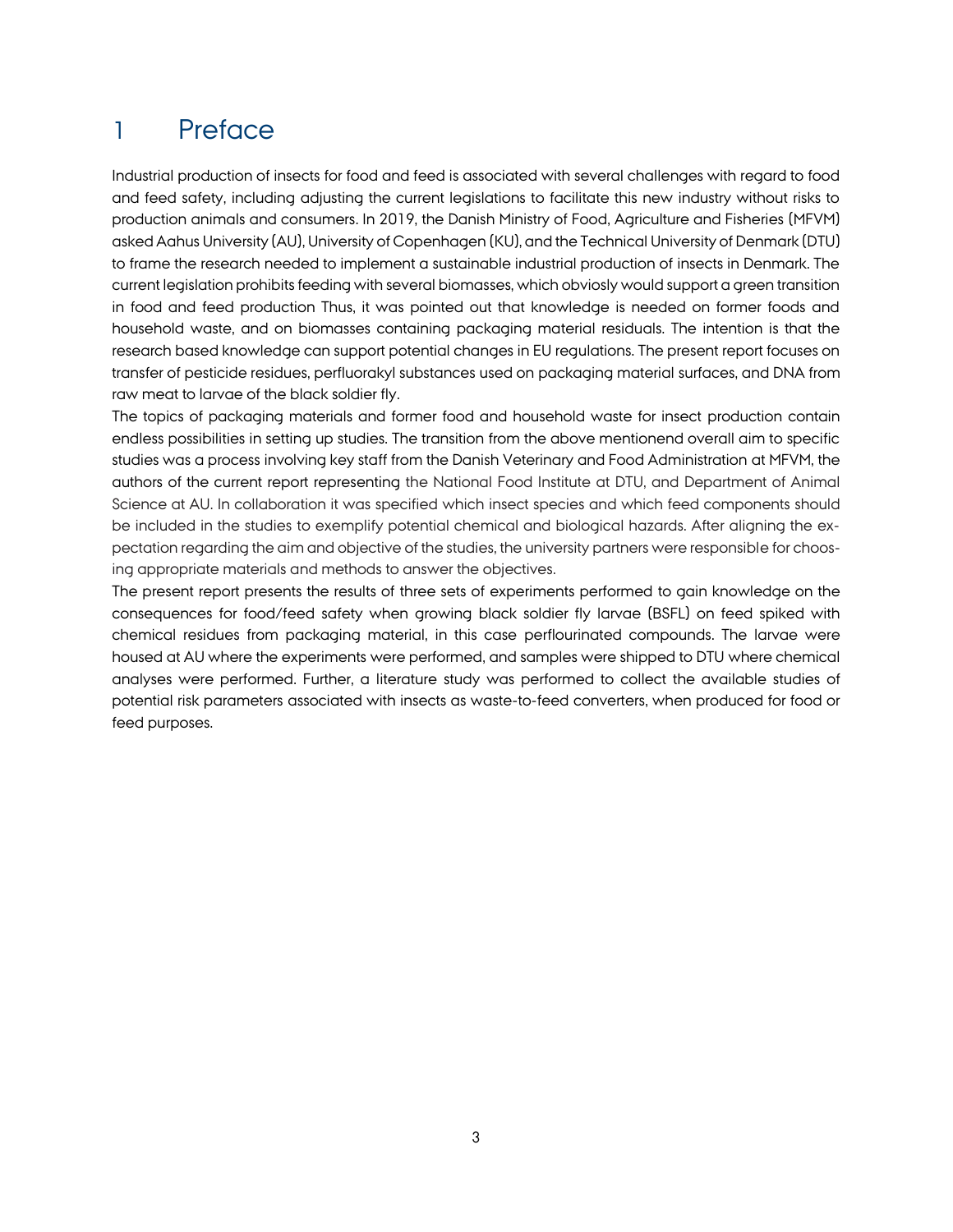# <span id="page-3-0"></span>Content

| ٦           |                             |  |
|-------------|-----------------------------|--|
|             | Bogmærke er ikke defineret. |  |
|             |                             |  |
|             |                             |  |
| $\mathbf 2$ |                             |  |
| 3           |                             |  |
|             |                             |  |
|             |                             |  |
|             |                             |  |
|             |                             |  |
|             |                             |  |
|             |                             |  |
|             |                             |  |
| 4           |                             |  |
|             |                             |  |
|             |                             |  |
|             |                             |  |
| 5           |                             |  |
|             |                             |  |
|             |                             |  |
|             |                             |  |
| 6           |                             |  |
| 7           |                             |  |
| 8           |                             |  |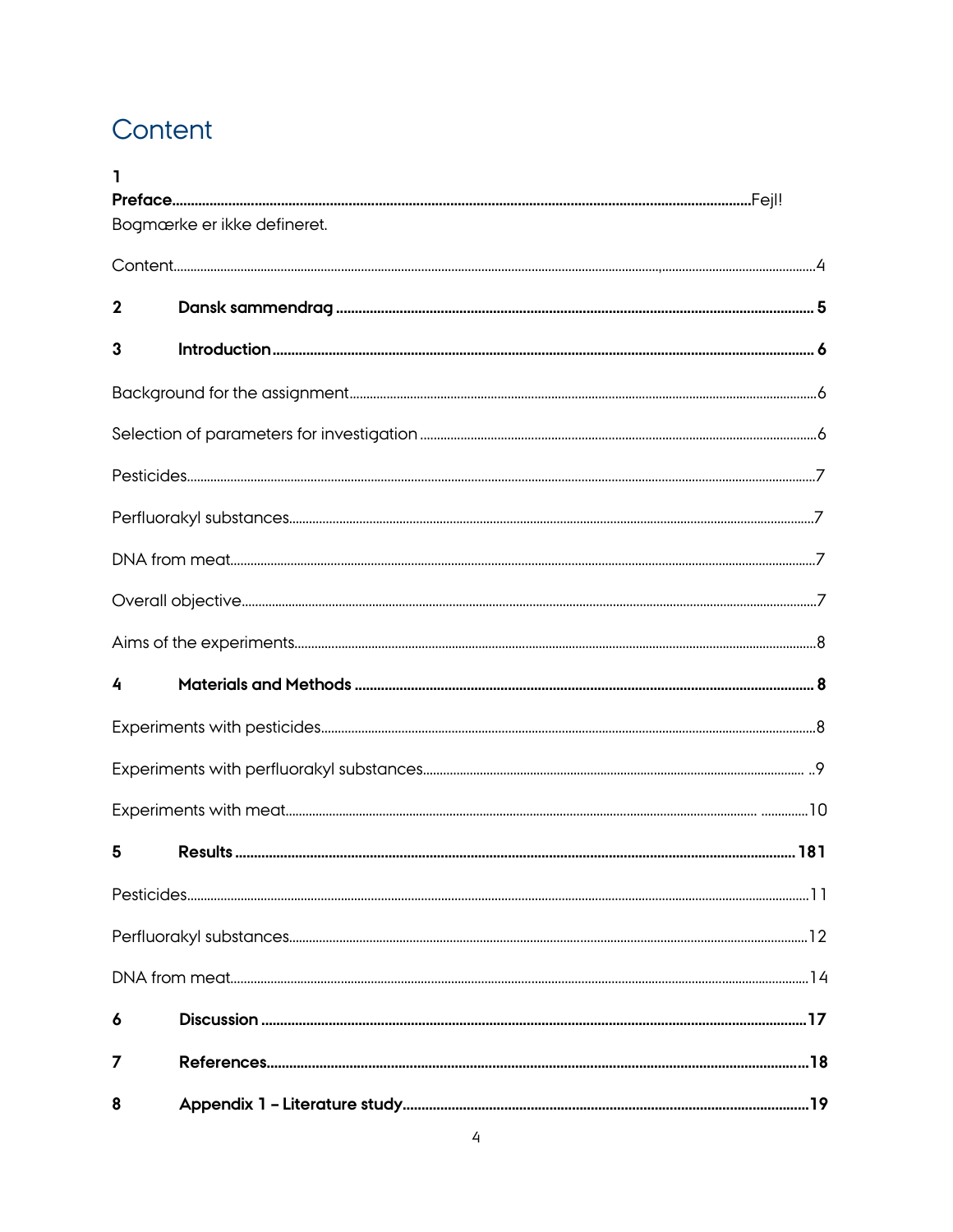## 2 Dansk sammendrag

Der er stort potentiale i brugen af insekter til foderproduktion ved udnyttelsen af affaldsprodukter fra fødevareindustrien og generelt via genanvendelse af madaffald fra industrielle køkkener og restauranter. Genanvendelse af madaffald fra køkkener til insektproduktion som foderobjekt er dog under de nuværende regler ikke tilladt, da fødevaresikkerheden forbundet hermed ikke er grundigt undersøgt. Til beslutningsgrundlaget for lovgivning om brug af mad- og køkkenaffald i insektproduktion til foder er der derfor brug for at kunne vurdere under hvilke omstændigheder mad- og køkkenaffald kan og ikke kan anvendes i insektproduktion. Dette vil afhænge af, om skadelige eller potentielt skadelige stoffer overføres til insekterne, og dermed videregives til de husdyr, de fodres til. Vi undersøger her om forskellige substanser, der kan findes i køkken- og madaffald, vil overføres til og ophobes i larver af sorte soldaterfluer, der udvikles på medier indeholdende disse substanser.

Vi har her fokuseret på tre forskellige grupper af skadelige eller potentielt skadelige stoffer: pesticider brugt i frugtproduktion, perfluorerede stoffer brugt i mademballage, og animalsk DNA fra kød. Pesticider og perfluorerede stoffer kan ophobes i kroppen på insekterne og føres videre i fødekæden til de endelige fødevarer, hvor de kan have sundhedsskadelige konsekvenser hos forbrugerne. DNA kan hypotetisk overføres til insekter og videre til husdyr, hvor det principielt kan forårsage sygdom, og uforarbejdet kød er derfor indtil videre forbudt i insektproduktion. I alle undersøgelser har vi brugt larver af den sorte soldaterflue.

I de udførte eksperimenter har vi tilsat pesticider (boscalin, etofenprox og fluopyran), perfluorakylforbindelser (PFOA, PFNA, PFHxS og PFOS) eller frysetørret råt kød (kylling, gris og kvæg) til vækstsubstraterne for larver af sorte soldaterfluer. Hvert replikat (ni per behandling) bestod af 123 seks dage gamle larver, der ved forsøgets start blev tildelt 100 g vækstsubstrat i plastikbeholdere med en diameter på 7,9 cm. Efter otte dages vækst på de givne substrater målte vi larvernes vækst og overlevelse, og analyserede larverne for indhold af de tilsatte stoffer. Undersøgelserne foregik i et klimakontrolleret rum ved 27°C og 65% relativ luftfugtighed.

Undersøgelserne viser, at de tre pesticider alle bliver overført til og ophobes i soldaterfluelarverne når de vokser på medier, der indeholder disse pesticider. Tilsvarende fandt vi, at de fire perfluorakylforbindelser alle ophobes i insektlarverne. Til gengæld fandt vi ikke DNA fra hverken kylling, gris eller kvæg i larverne efter at de var opvokset på substrater indeholdende kød fra de tre arter, med undtagelse af et enkelt fund af DNA fra gris. Larvernes vækst var ikke påvirket af hverken pesticider eller perfluorakylforbindelser. Vi fandt en negativ påvirkning af larvernes vækst ved lave, men ikke høje, kødkoncentrationer i substraterne. Dette må skyldes en påvirkning af substratet ved lave kødkoncentrationer måske forårsaget af mykotoxiner, nærmere end en direkte effekt af kødet på larverne.

Vi kan ud fra undersøgelserne konkludere, at pesticidrester fra frugtproduktion og perfluorakylforbindelser fra emballagerester kan udgøre en risiko hvis de indgår i vækstsubstraterne for larver af sorte soldaterfluer, da de optages og ophobes i larverne og dermed indgår i fødekæden til forbrugerne. Modsat fandt vi ikke nogen begrundet risiko forbundet med at tilføje råt kød til substraterne, hvilket kunne åbne for muligheden for at tillade uforarbejdet kød i vækstsubstraterne til larver af sorte soldaterfluer.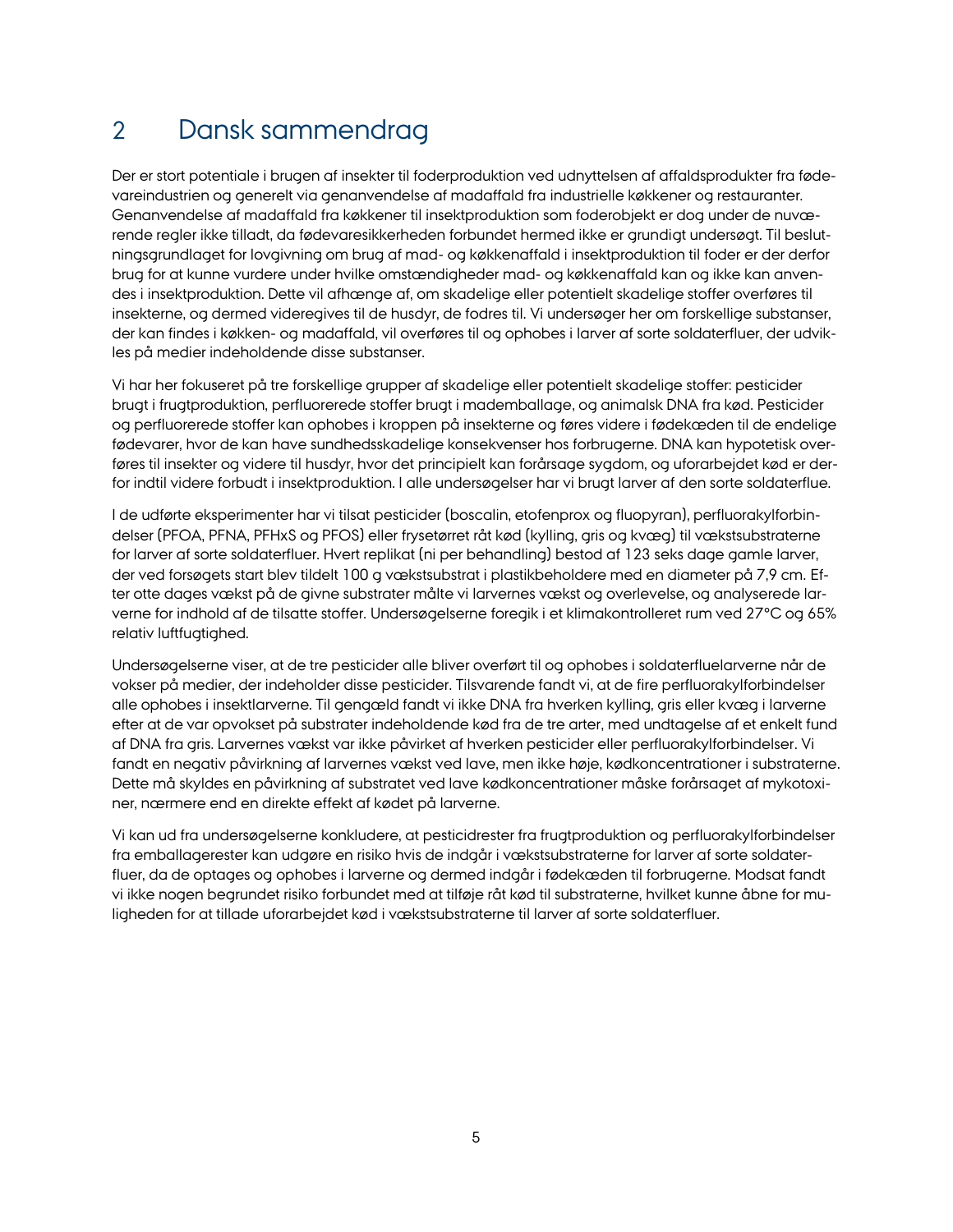## <span id="page-5-0"></span>3 Introduction

## Background for the assignment

Insects as feed and food has in the last decade been internationally recognized as an alternative source of protein to a growing world population, and this has been articulated as a solution in the green transition of food production. To fully exploit the sustainable potential of insects in efficiently coverting biomasses into protein, it will be necessary to utilize a variety of low-value biomasses not already used for food or animal feed. However, the current regulation on feedstuffs for insect production results in use of feedstuffs which are already used for pigs and poultry. There is therefore a need to discuss if insects could be fed with alternative biomasses which are not currently utilized. Obvious feed substrates in an industrial production of insects would include former foods and household waste.

In recent years, the black soldier fly (*Hermetia illucens*) has become an insect of high interest for sustainable protein production. Black soldier fly larvae (BSFL) are ideal for converting former food and household wastes into protein-rich insect biomass, and BSFL production for animal feed is an emerging industry in Denmark with a large economic potential. However, innovation is required to exploit the insects to their full potential and make the production environmentally and economically sustainable. Former foods and household waste are challenging feed substrates because they may contain chemical contaminants from the food production or from packaing materials, or they may impose biological risks as mixtures of former vegetable and animal food items may be in decay.

## <span id="page-5-1"></span>Selection of parameters for investigation

Several studies have investigated risks that can occur when feeding BSFL with kitchen and food waste, such as contamination with salmonella and accumulation of mycotoxins. Adequately investigated risks as well as parameters relevant for the feed legislation are selected based on a literature review preceeding the experimental work presented in this report. In this literature review (Appendix 1), we identified which risk areas need more investigation based on the number of studies. A number of different chemical risks have been investigated and reported in the literature: mycotoxins, heavy metals, pesticides, dioxins, and PCBs. Especially mycotoxins and heavy metals are covered in many studies. Neither pesticides nor dioxins and PCBs are very well covered. In our search, we found only four articles on pesticides in BSFL (Charlton et al., 2015; Lalander et al., 2016; Meijer et al., 2021; Purschke et al., 2017), and one in mealworm larvae (Houbraken et al., 2016). We found only one study on chemical residues from emballage (van der Fels-Klerx et al., 2020), such as perflourakyl substances. Of biological risks, Campylobacter, Salmonella, Listeria, Escherichia coli and Staphylococcus areus (MRSA) are covered in the literature with at least three and generally more than ten studies in black soldier flies, while only one study has covered detection of animal DNA in insects (Belghit et al., 2021).

We selected pesticides, perfluorakyl substances, and DNA from animal meat as parameters for further study, as limited information exists on their transfer from substate to insects due to no or only few studies on these factors in insects. The selected parameters are relevant for the legislation of 1) waste containing fruit and vegetables with pesticide residues, 2) waste containing packageing residues with coated surfaces, and 3) waste containing animal material.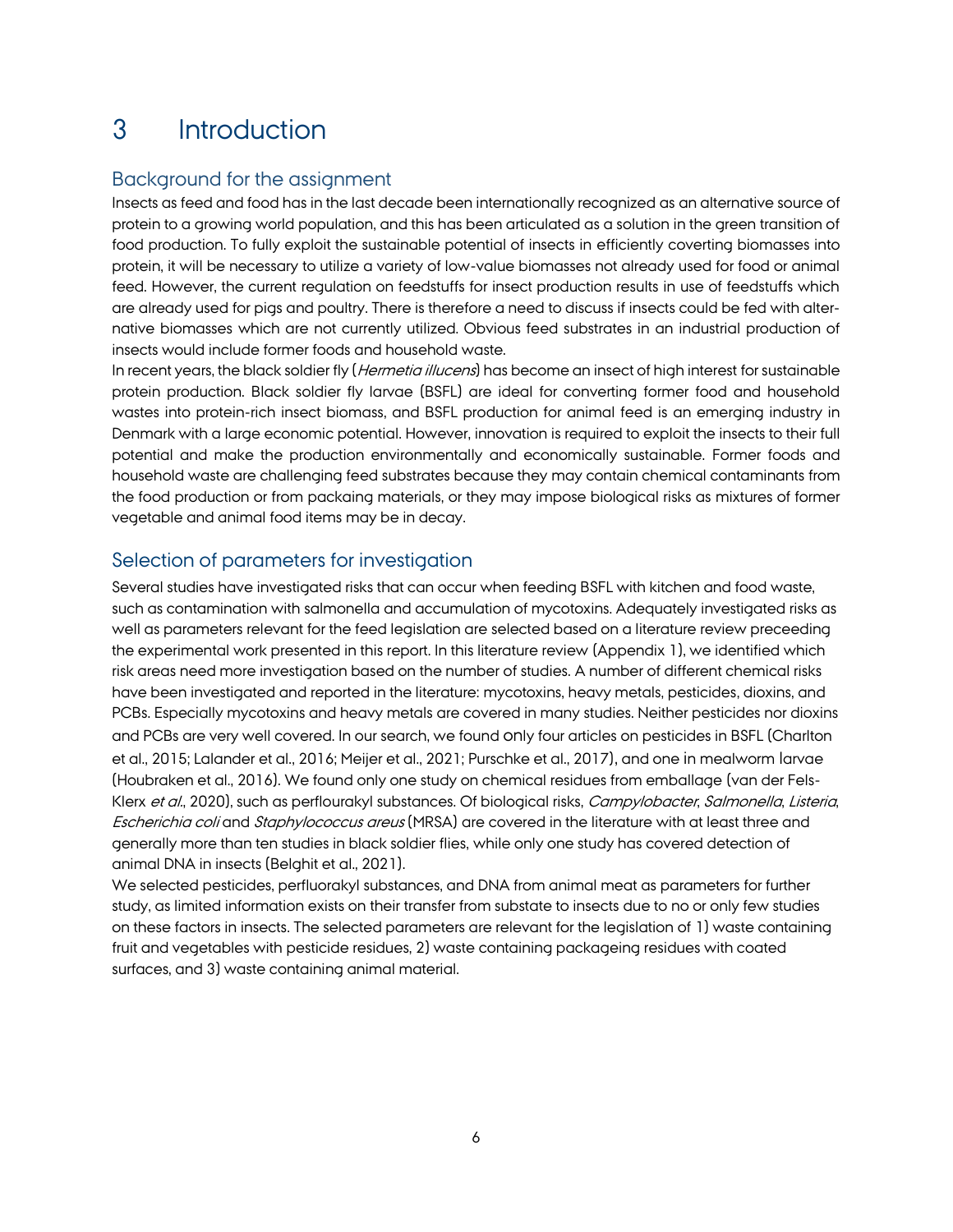### **Pesticides**

Pesticide residue limits for animal feed, including insect feed, are regulated through EU Regulation 396/2005<sup>1</sup> and ammendments. Former foods and household wastes include fruit and vegetables, which may contain pesticide residues. The pesticides included in this study were selected based on a review of the latest data in the Danish pesticide control at the Danish Veterinary and Food Administration. From their list, three pestcides used in fruit, vegetable, and cereal production with high detection frequencies were seleted; boscalid (a fungicide), etofenprox (an incecticide) and fluopyram (a fungicide and nematicide). These pesticides are representative for residues that will be expected to occur in conventionally produced agricultural products that may end up as insect feed.

### Perfluorakyl substances

In Denmark there is no tolerance for food packaging materials in feed for livestock, which appears from the list of prohibited feed materials, cf. Marketing Regulation 767/2009 Annex III. However, in practice it can be difficult to remove the last packaging material residues from former foods used for feed. The level of chemical contaminants in feed ingredients and animal feed are regulated through EU Directive 2002/32 and later amendments. Perfluoroalkyl substances (PFAS) are not included in the animal feed legislation, including for insects. Perfluoroalkyl substances can be used to make the surface of food contact materials of paper and cardboard surfaces impermeable to fat and water (e.g., cookie sheets, food paper and fastfood packaging). Denmark has, as of 1 July 2020, banned the use of PFAS in cardboard and paper which is to be used as food contact material (food packaging material). But perfluoroalkylated substances are still in use in other European countries. The four main PFAS accumulating in the human body were selected for this study. These are perfluorooctanic acid (PFOA), perfluorononanoic acid (PFNA), perfluorohexane sulfonic acid (PFHxS) and perfluorooctane sulfonic acid (PFOS).

### Animal DNA

Animal products not intended for human consumption are referred to as animal by-products in accordance with the EU Animal By-Products Regulation (1069/2009)<sup>2</sup>. This applies to e.g. former foods or household wastes containing meat. The use of kitchen and food waste as feed for animals, including insects, is currently prohibited<sup>2</sup> due to pathogen risk. We lack knowledge of the possible tranfer of animal DNA from substrate to BSFL. Animal meat from chicken, pork and beef was included in this study.

### Overall objective

 $\overline{a}$ 

The objective is to assess risk factors of using former foods and household wastes as feed substrate in a future industrial production of BSFL. Since the ingredient composition of kitchen- and food waste varies enormously on a daily and seasonal basis, as well as in between waste provisioners (kitchens, restaurants, etc.), we addressed the objective through experiments in which larvae were not fed kitchen and food waste, but a standard substrate spiked with substances that are proxies for the relevant risks. The effect of chemical contaminants or animal DNA on the larval performance were assessed based on larval survival, growth, and emergence to flies. The accumulation of chemical contaminants and animal DNA in BSFL was recorded.

<sup>1</sup> Regulation (EC) No 396/2005 of the European Parliament and of the Council of 23 February 2005 on maximum residue levels of pesticides in or on food and feed of plant and animal origin

<sup>&</sup>lt;sup>2</sup> Regulation (EC) No 1069/2009 of the European Parliament and of the Council of 21 October 2009 laying down health rules as regards animal by-products and derived products not intended for human consumption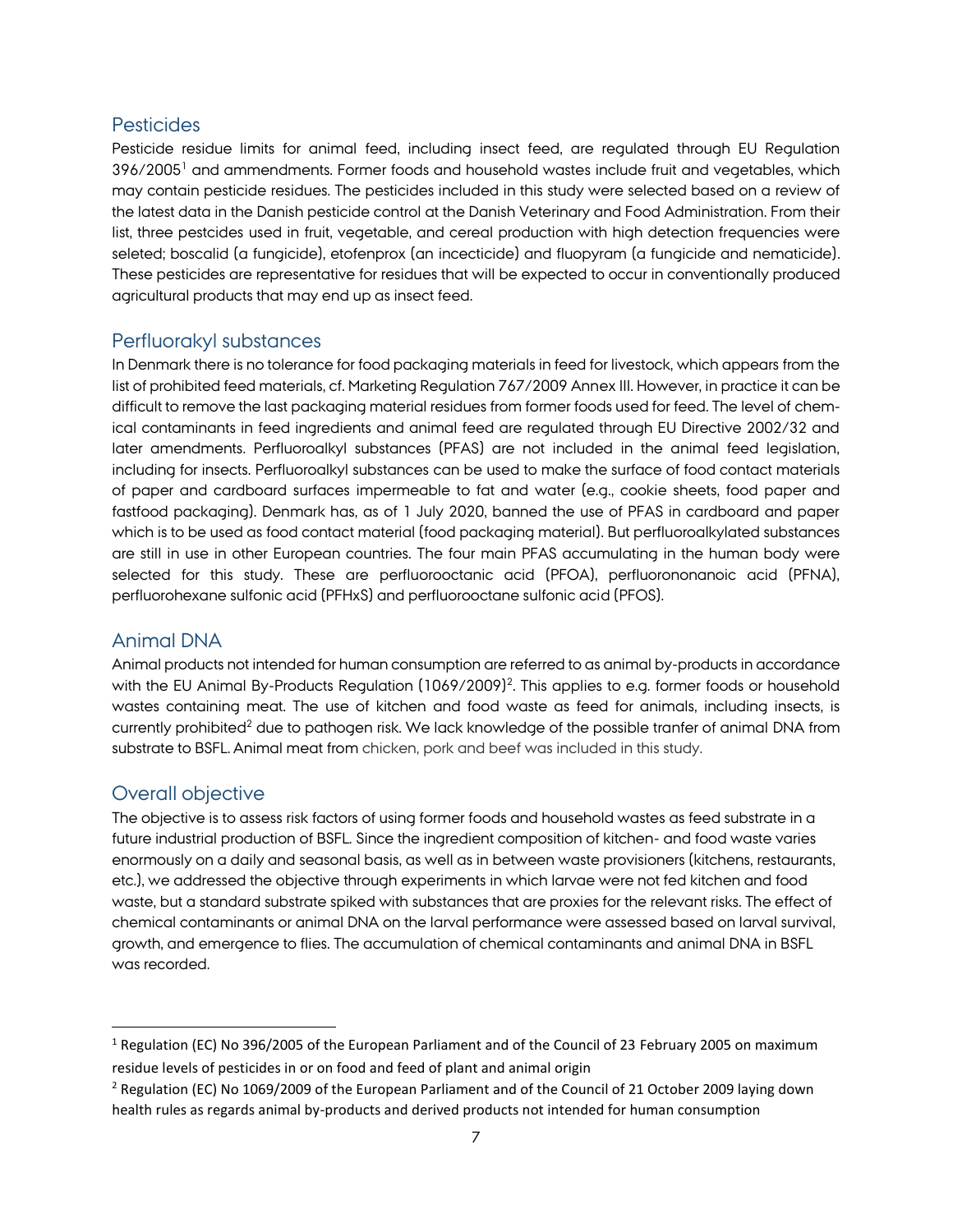## Aims of the experiments

The aims of the experiments were to determine if:

- 1. Spiked pesticides are transferred from substrate to BSFL
- 2. Spiked perfluorakyl substances are transferred from substrate to BSFL
- 3. DNA from chicken, pork and beef is transferred from substrate to BSFL
- <span id="page-7-0"></span>4. BSFL growth and survival are affected by any of the above substrate additions

## 4 Materials and methods

## General procedures

Larvae for all three experiments were collected from Enorm Biofactory A/S, Hedelundvej 15, Flemming, Denmark. On the day of collection, the larvae were 6 days old. All experiments were performed in 370 mL plastic containers with a bottom diameter of 7.9 cm. Nine replicates were set up per treatment. Six of these were frozen at the end of the experiment for use in chemical analyzes, and the remaining three were used to observe the emergence of flies from pupae. In all experiments, chicken feed (Paco Start, DLG, Fredericia, Denmark) was used as control and base substrate. For all experimental units, 100 g feed was weighed into the container at experiment start, and 123 larvae were added. After 8 days, larvae were separated from the frass, rinsed under running water and dried with napkins. They were then weighed, and the number of surviving larvae were counted. The larvae were then transferred to a clean container without feed for approximately 24 hours to empty their guts. The experiments took place in a climate chamber with a temperature of 27.4  $\pm$  0.8°C and a relative humidity of 65.3  $\pm$  0.9%. Samples of frass and feed were stored at -20°C and larvae at -80°C until analysis. Effects of substrate on larval survival, individual growth, biomass production and adult emergence were analysed using analysis of variance (ANOVA) tests followed by Student's t-tests when P < 0.05. Statistical analyses were performed using JMP Pro 15.0 (SAS Institute, Cary, NC, USA).

## <span id="page-7-1"></span>Experiments with pesticides

Substrates were spiked with pesticides selected based on a review of the latest data in the Danish pesticide control by the Danish Veterinary and Food Administration. This review focused on samples of fruits, vegetables and cereals, and a list of pesticides with the higest detection frequencies was compiled. From that list three pestcides were seleted; boscalid (a fungicide), etofenprox (an incecticide) and fluopyram (a fungicide and nematicide). The spike levels in the experiment was set a the MR (maximum residue level) for apricots (European Union regulation 396/2005 and amendments; Table 1). The substrates were spiked with boscalid at 5 mg/kg substrate, etofenprox at 0.6 mg/kg substrate, or fluopyram at 1.5 mg/kg substrate. The stock solution for all pesticides was prepared in toluene further diluted in methanol (MeOH) at a total volume of 10 mL (Table 1). The solution was mixed with the volume of water, which was added to the basis feed mix. The basic feed mix was the same for all treatments, consisting of 300 g chicken feed and 700 g water. Both MeOH and toluene are expected to have completely evaporated before addition of the larvae, which was facalitated by placing the feed mixes overnight in a fume cupboard. Two control treaments were included; one without addition (control) and one with added toluene and MeOH (MeOH control).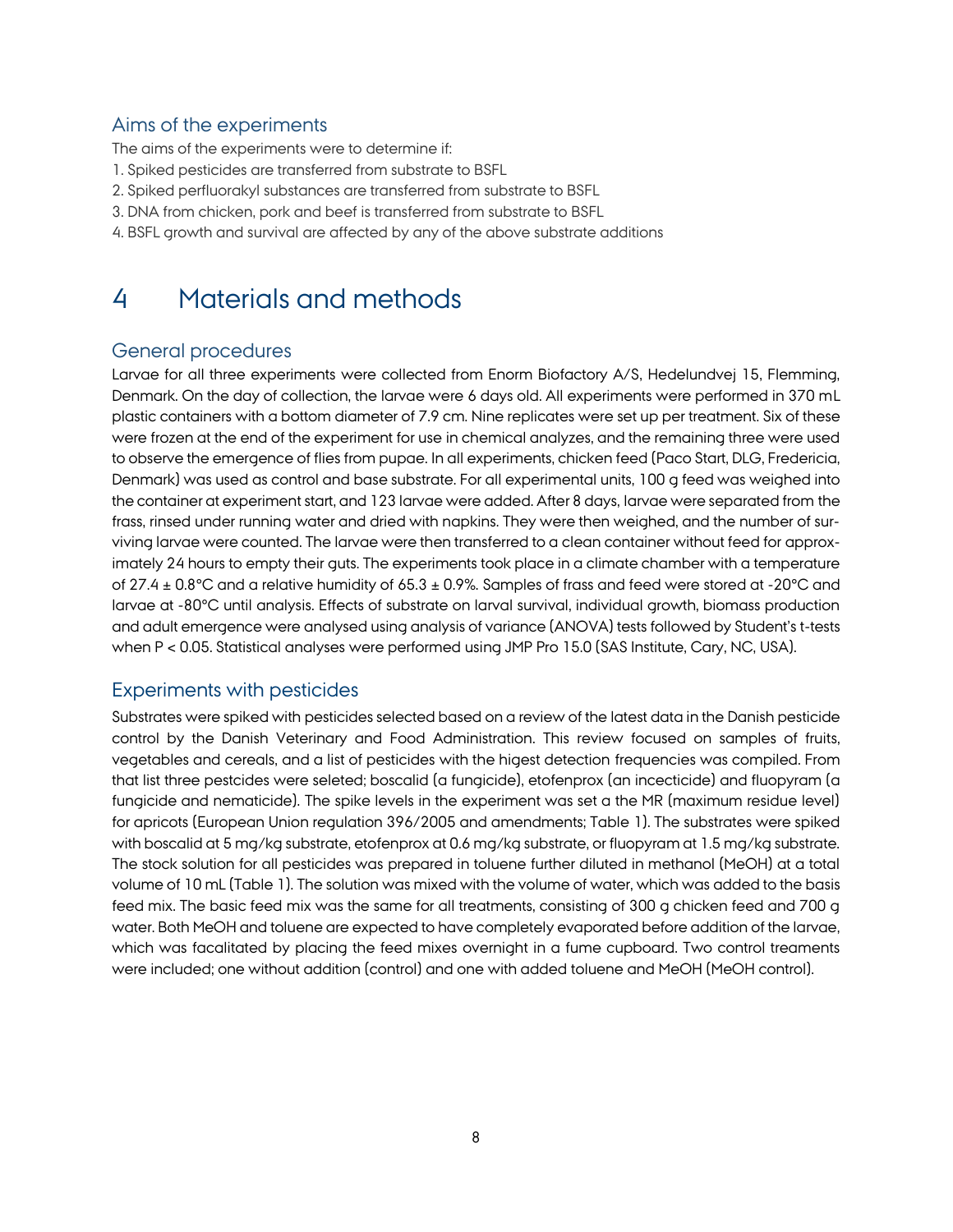|                                                                              | Control | <b>MeOH</b> control | <b>Boscalid</b> | Etofenprox | Fluopyram |
|------------------------------------------------------------------------------|---------|---------------------|-----------------|------------|-----------|
| (mg/kg)<br>Spike<br>level<br>(corre-<br>sponding to MRL for apricot)         |         |                     | 5               | 0.6        | 1.5       |
| Concentration<br>solution<br>stock<br>(mg/mL)                                |         |                     | 1.0             | 1.0        | 1.0       |
| Volume stock solution (in tolu-<br>ene) to be added to the substrate<br>(mL) |         |                     | 5.5             | 0.66       | 1.65      |
| Volume MeOH (mL)                                                             |         | 4.50                | 4.50            | 9.34       | 8.35      |
| Volume toluen (mL)                                                           |         | 5.50                |                 |            |           |
| Total volume (mL)                                                            | 0       | 10                  | 10              | 10         | 10        |

**Table 1**: Amounts of pesticides and stock solutions spiked to the substrates.

#### Analyzes of larvae and feed

Pesticide concentrations were determined using the QuEChers method with minor modifications, as BSFL are a new matrix. In brief, samples of BSFL were homogenised using an Ultra turrax and extracted in acetonitrile (ACN). After phase separation the extracts were cleaned up using PSA (primary and secondary amine exchange material). Samples of substrate and frass, were extracted with the same method using higher amount of sample. All samples were analysed by LC-MS/MS (liquid cromatography – triple mass spectrometry) and the pestcides were quantified using external calibration.

## Experiments with perfluorakyl substances

The substrates were spiked with four equally mixed PFAS; perfluorooctanic acid (PFOA), perfluorononanoic acid (PFNA), perfluorohexane sulfonic acid (PFHxS) and perfluorooctane sulfonic acid (PFOS). The compounds were spiked in a mix of the four compounds at two levels; 10 µg/kg substrate (Mix 10) and 100 µg/kg substrate (Mix 100) for each of the four PFAS (Table 1). The basic feed mix was the same for all treatments, consisting of 330 g chicken feed and 770 g water. The accumulation of PFAS has not been studied in insects, and spike concentrations were therefore based on experience from a study on zebrafish (Rainieri et al., 2018). The stock solutions were prepared and further diluted to 50 ml in ethanol (EtOH). The spike solution and chiken feed were gently mixed and left overnight in a fume cupboard to ensure that the EtOH had completely evaporated. Then the feed was mixed with water. Two control treatments were included, one with only water (control) and one with EtOH and water (EtOH control) (Table 2). The transfer rate of PFAS from substrate to larvae was calculated by dividing the concentration in the larvae at the end of the growth period with the mean substrate concentration at experiment start. Effects of individual PFAS and their concentration in the substrate on the transfer rate to the larvae was analysed using two-way ANOVA followed by a Student's t-test.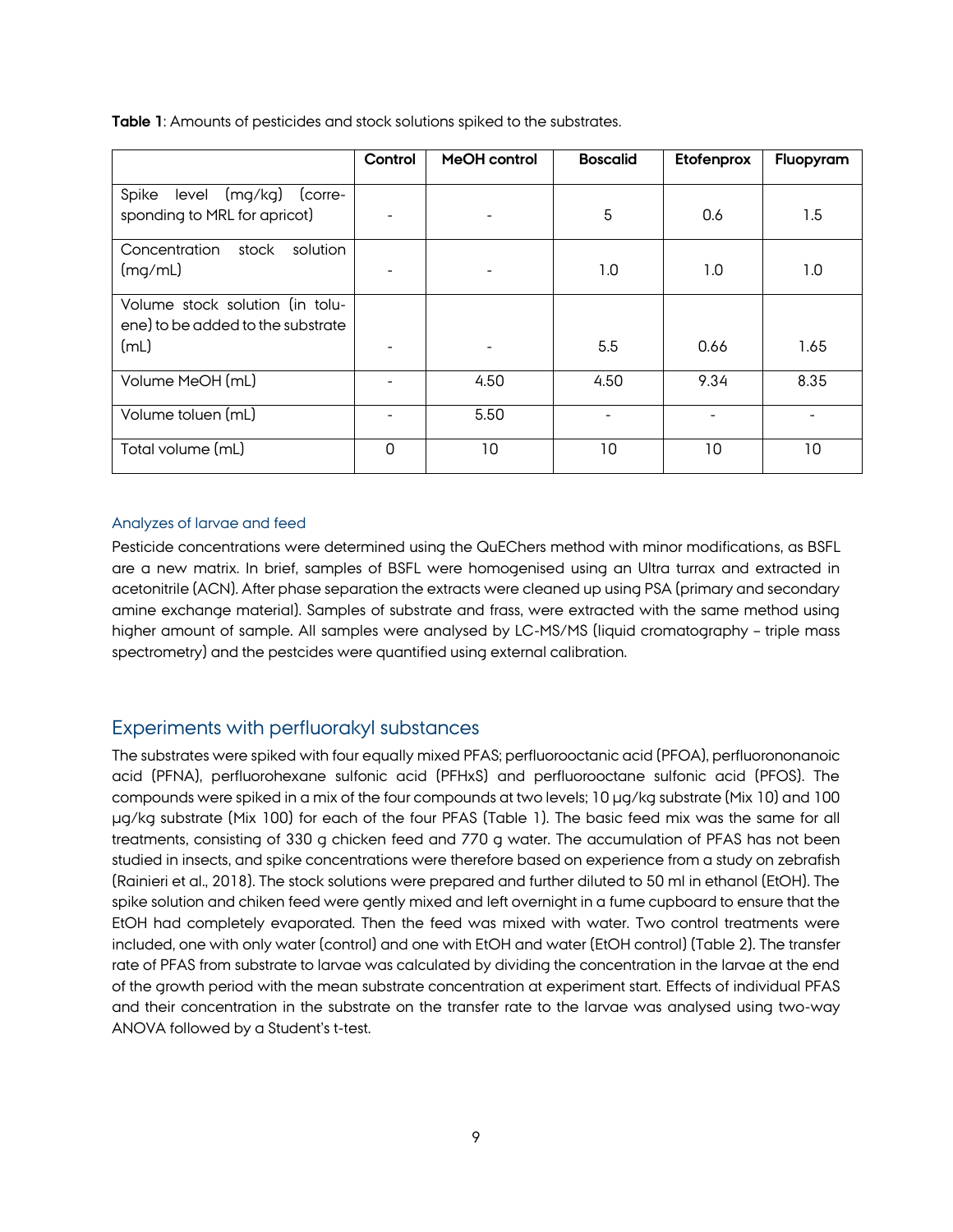**Table 2.** Compositions of the four substrates. The PFAS mixes consisted of the four perflourinated compounds PFOS, PFOA, PFNA and PFHxS at two levels of concentration: 10 µg/kg substrate (Mix 10) or 100 µg/kg substrate (Mix 100) for each of the compounds.

|                                  | Control | <b>EtOH</b> control | <b>Mix 10</b> | <b>Mix 100</b> |
|----------------------------------|---------|---------------------|---------------|----------------|
| Spike level (µg/kg substrate)    |         |                     | 10            | 100            |
| Substrate (kg)*                  | 1.1     | 1.1                 | 1.1           | 1.1            |
| Amount of each PFAS (µg)         | 0.0     | 0.0                 | 11            | 110            |
| Concentration of stock solution  |         |                     | 200           | 200            |
| $(\mu q/ml)$                     |         |                     |               |                |
| Volume stock solution (in EtOH)  |         |                     | 55            | 550            |
| of each of the four PFAS to be   |         |                     |               |                |
| added to the substrate $(\mu L)$ |         |                     |               |                |
| Volume EtOH (mL)                 |         |                     | 49.8          | 47.8           |
| Total volume (mL)                | 0       | 50.0                | 50.0          | 50.0           |

\* Substrate is the mixture of chicken feed and water

#### Analyzes of larvae and feed

DTU Food has an accreditated method for the determination of PFAS in eggs. The method was slightly modified for the analysis of PFAS in BSFL, substrate and frass. In brief, PFAS were extracted using a QuEChERs method. Samples of BSFL were homogenised using an Ultra Turrax homogenizer and extracted in acetonitril (ACN). Samples of substrate and frass were extratced in ACN as is. All extracts were then analysed by liquid chromatography-tandem mass spectrometry (LC-MS/MS). The perfluorinated compounds were quantified using external calibration.

## Experiments with meat

Minced chicken, pork and beef were purchased in a supermarket, and freeze-dried and ground to a powder in the laboratory. Four substrates were mixed to include different amounts of animal meat (3%, 15%, and 30%), as shown in Table 3. Three of these substrates contained chicken meat, pork and beef in equal proportion but differing in total amount, and one substrate contained 5% beef without other meat types. The basis chicken feed substrate and freeze-dried meat were first mixed and water was then added to obtain a dry matter content of  $27 \pm 1\%$  and 73% water in all treatments. The control treatment consisted of only chicken feed at 27% dry matter content.

|                      | Control | 3% mixed<br>meat | 15% mixed<br>meat | 30% mixed<br>meat | 5% beef |
|----------------------|---------|------------------|-------------------|-------------------|---------|
| Chicken feed         | 100%    | 97%              | 85%               | 70%               | 95%     |
| Freeze-dried chicken | 0%      | 1%               | 5%                | 10%               | 0%      |
| Freeze-dried pork    | 0%      | 1%               | 5%                | 10%               | $0\%$   |
| Freeze-dried beef    | 0%      | 1%               | 5%                | 10%               | 5%      |

**Table 3**. Composition of the five substrates.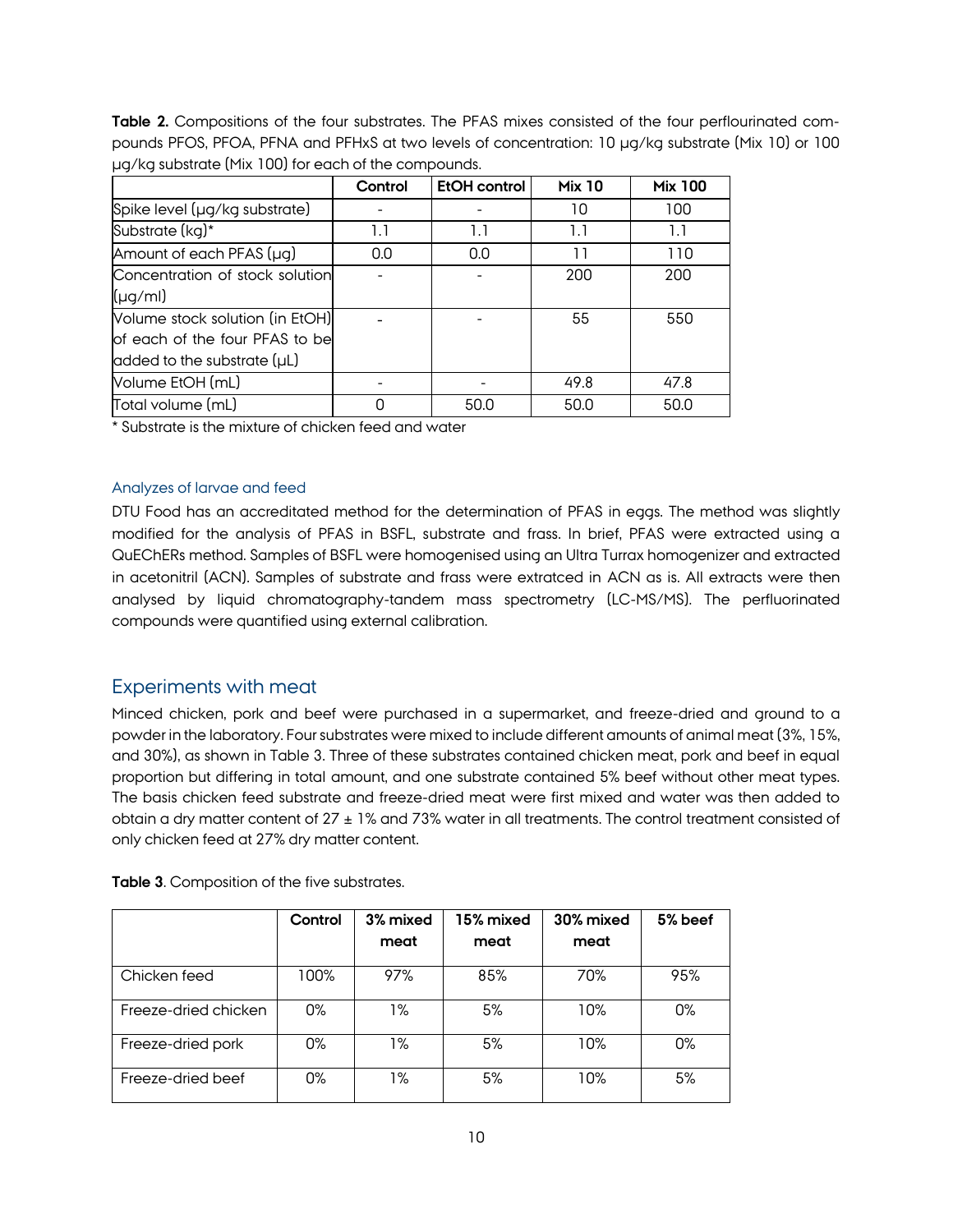#### Analyzes of larvae and feed

Larvae and feed samples were analysed at the Danish Veterinary and Food Administration's laboratory in Ringsted. Frozen samples were ground in liquid nitrogen. The samples were then analysed by real-time PCR based on SOPs from the EURL Animal protein [\(https://www.eurl.craw.eu/legal-sources-and](https://www.eurl.craw.eu/legal-sources-and-sops/method-of-reference-and-sops/)[sops/method-of-reference-and-sops/\)](https://www.eurl.craw.eu/legal-sources-and-sops/method-of-reference-and-sops/). Separate analyses were applied for the detection of DNA from each type of meat.

## <span id="page-10-0"></span>5 Results

### **Pesticides**

#### Growth and survival

Pesticide addition did not affect larval survival (mean =  $90.95\%$ , P = 0.24), individual end mass (mean = 153.42 mg, P = 0.68), or total larval biomass produced (mean = 17.17 g, P = 0.85). Success of emergence into adults was between 81% and 98%, with highest appearance in larvae exposed to etofenprox and lowest in larvae exposed to fluopyram  $(P = 0.044)$ .

#### Detection of pesticides in substrate, larvae, and frass

The concentration of the pesticides in the spiked substrates aligned with the intended spiking level of the substrates (Table 4). For all substrates, only the spiked pesticide was detected in the substrates, and none of the three pesticides were detected in the control substrate (Table 4). Taken together, this confirms a successful spiking of the substrates.

The three pesticides were all found in larvae developing on substrate spiked with the given pesticide (Table 4). None of the pesticides were detected in larvae developing on the control substrate, nor in other substrates than those where they were spiked (Table 4). The results show that the three pesticides are transferred from substrate to the larvae.

The three pesticides were also detected in the frass (Table 4). For boscalid and fluopyram, the concentrations in frass were lower than in the substrate, further supporting the finding of a transfer for the two pesticides from substrate to larvae. For etofenprox, the concentrations were similar in substrate and frass.

#### **Conclusions**

Boscalid, etofenprox and fluopyram do not appear to have any influence on survival or growth of BSFL, but were found in the bodies of larvae developed on substrate containing pesticide. This shows that these pesticides are transferred from substrate to the BSFL during larval feeding and growth.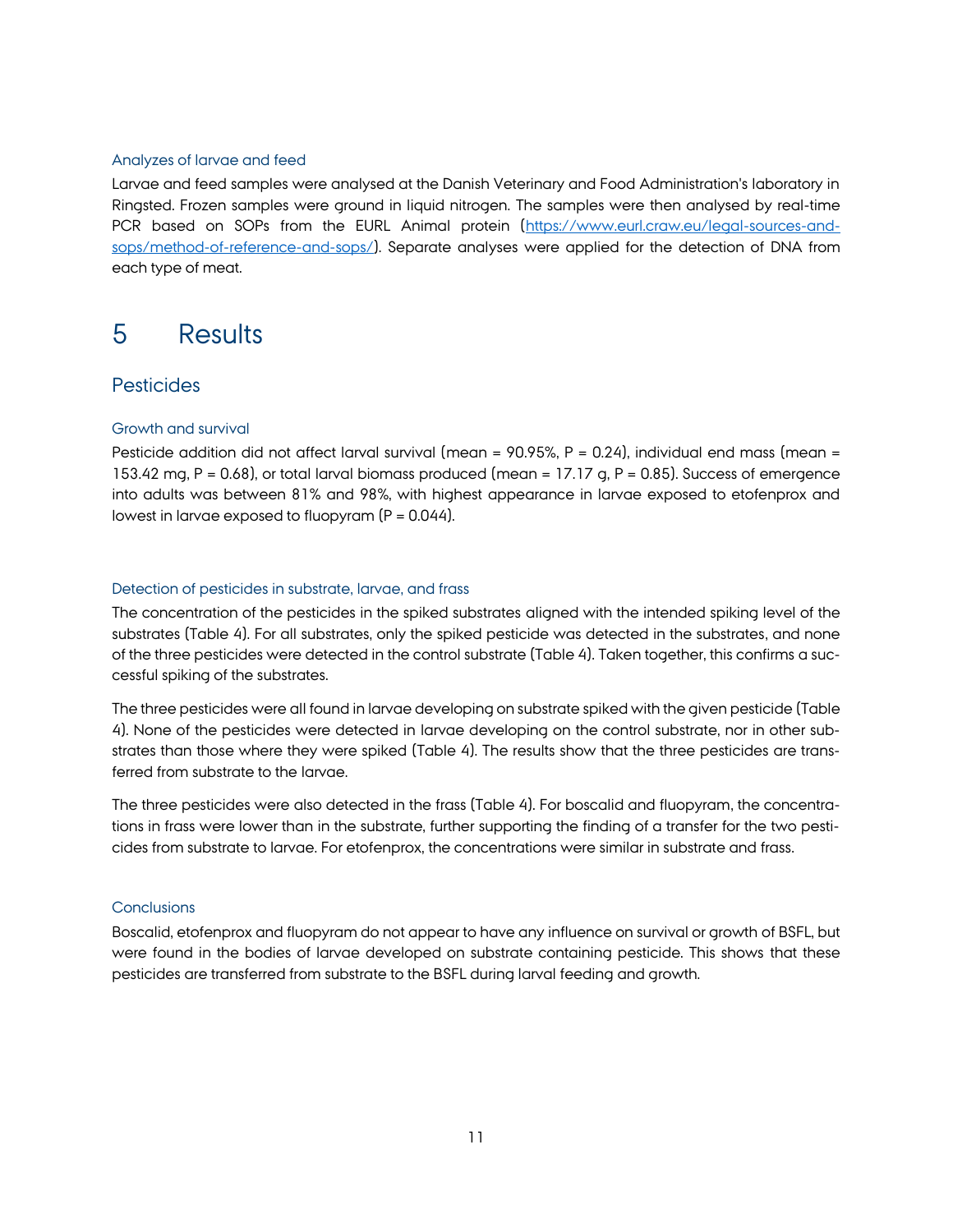**Table 4**: Concentrations (mean  $\pm$  SD) of pesticides in larvae (n = 3), substrate (n = 2) and frass (n = 3). Please note the different units for insects and for substrate and larvae. Undetected pesticide was described as not detected (n.d.).

|           | Treatment       | Boscalid (ng/g)  | Etofenprox (ng/g)  | Fluopyram (ng/g)  |
|-----------|-----------------|------------------|--------------------|-------------------|
| Larvae    | Control         | n.d.             | n.d.               | n.d.              |
|           | MeOH control    | n.d.             | n.d.               | n.d.              |
|           | <b>Boscalid</b> | $7.30 \pm 1.49$  | n.d.               | n.d.              |
|           | Etofenprox      | n.d.             | $13.90 \pm 1.30$   | n.d.              |
|           | Fluopyram       | n.d.             | n.d.               | $0.56 \pm 0.16$   |
|           |                 | Boscalid (mg/kg) | Etofenprox (mg/kg) | Fluopyram (mg/kg) |
| Substrate | Control         | n.d.             | n.d.               | n.d.              |
|           | MeOH control    | n.d.             | n.d.               | n.d.              |
|           | <b>Boscalid</b> | $4.95 \pm 0.09$  | n.d.               | n.d.              |
|           | Etofenprox      | n.d.             | $0.42 \pm 0.05$    | n.d.              |
|           | Fluopyram       | n.d.             | n.d.               | $1.54 \pm 0.36$   |
| Frass     | Control         | n.d.             | n.d.               | n.d.              |
|           | MeOH control    | n.d.             | n.d.               | n.d.              |
|           | <b>Boscalid</b> | $2.73 \pm 0.02$  | n.d.               | n.d.              |
|           | Etofenprox      | n.d.             | $0.45 \pm 0.02$    | n.d.              |
|           | Fluopyram       | n.d.             | n.d.               | $0.90 \pm 0.12$   |

### Perfluorakyl substances

#### Growth and survival

We did not find differences between substrates on larval survival (mean = 97.02%, P = 0.49), individual mass (mean = 203.34 mg, P = 0.31), or biomass produced (mean =  $24.26$  g, P = 0.14). Similarly, emergence did not differ between substrates (mean = 97.38%, P = 0.89). Thus, addition of PFAS did not affect any of the investigated larval fitness and performance parameters.

#### Detection of PFAS in substrate, larvae, and frass

The concentrations of the PFAS in the 10 µg/kg mix ranged from 8,0 to 9,9 µg/kg substrate, and in the 100 µg/kg mix from 83 to 98 µg/kg substrate (Table 5). The measured concentrations are comparable to the theoretical concentrations, confirming a successful spiking of the substrates.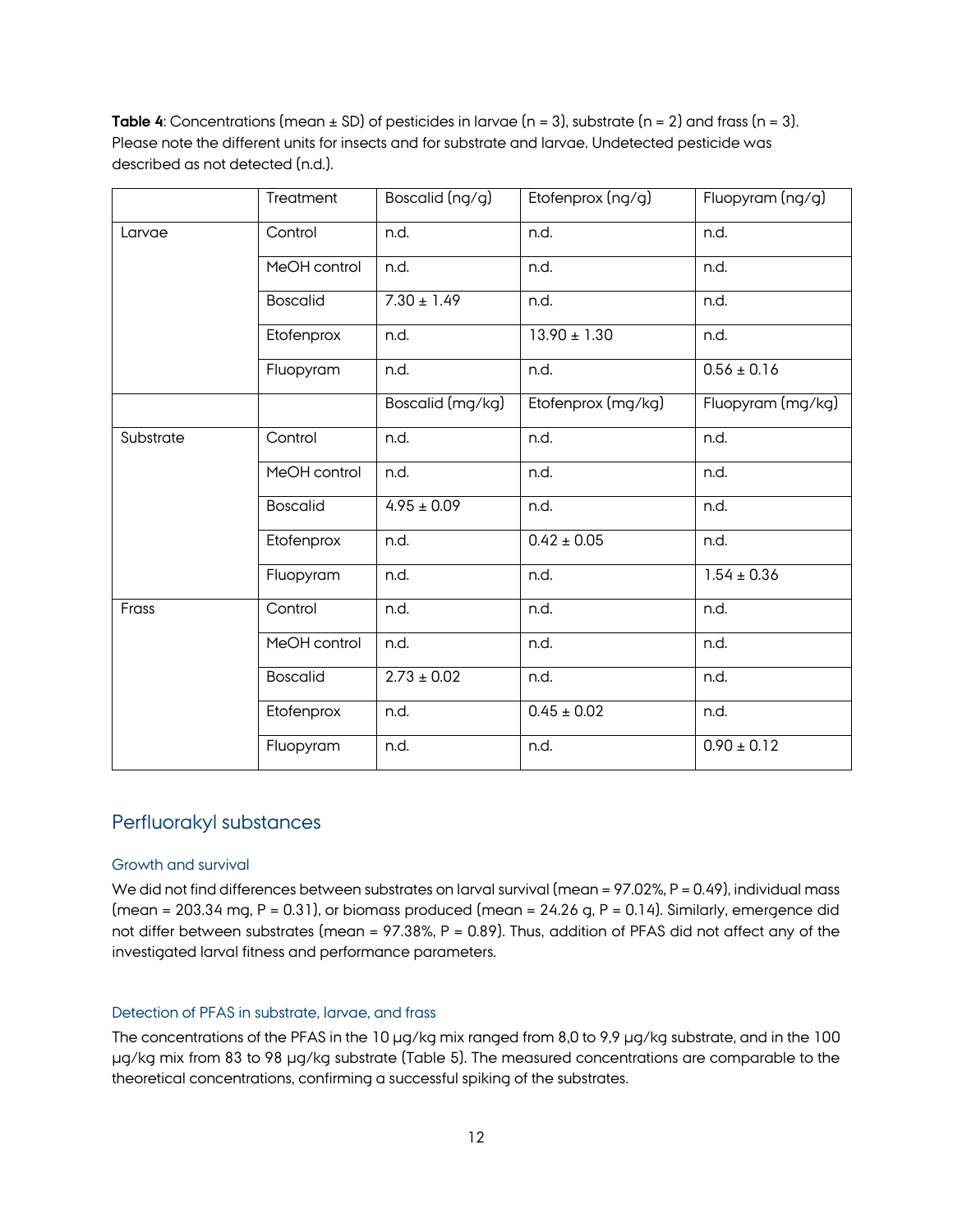The four PFAS were all detected in BSFL fed on substrates spiked with the compounds in higher concentrations than in the substrates (Table 5), showing that all four PFAS accumulated in the larvae. The concentrations were higher in the BSFL fed on the substrate with the higher concentration of PFAS, showing that the accumulation of the four compounds depends on concentration in the substrate (Table 5).

The PFAS were detected in the frass in concentrations comparable to those in the substrates. The accumulation rate fram substrate to larvae depended both the exact substance (P < 0.0001) and the substance concentration (P<0.0001). PFOS was transferred at significantly higher rate to the larvae than the other perfluorakyl substances (Figure 1). PFOA, in contrast, was transferred at lower rate than the other substances, although not at significantly lower rate than PFNA when the two were at high concentration (Figure 1). All perfluorakyl substances were incorporated into larvae at a significantly higher rate when at the lower concentration in the substrate (Figure 1).

#### **Conclusions**

The four investigated PFAS (PFOA, PFNA, PFHxS and PFOS) do not influence growth or survival of BSFL within the concentrations tested. The four PFAS all accumulated in BSFL fed on substrates spiked with the compounds. Overall, the study shows that PFAS are transferred from substrate to BSFL and accumulate as the larvae eat and grow. More PFAS are accumulated at higher substrate concentration. It should be kept in mind that the used substrates were spiked, and that concentrations of the four PFAS in substrates containing packaging residues would likely be lower. However, substances at lower substrate concentration accumulate at higher efficiency in larvae.

**Table 5.** Concentrations (µg/kg sample, mean  $\pm$  SD, n = 3) of perfluoroalkyl substances (PFAS) in larvae, substrate and frass. The four compounds were perfluorooctanic acid (PFOA), perfluorononanoic acid (PFNA), perfluorohexane sulfonic acid (PFHxS) and perfluorooctane sulfonic acid (PFOS). The compounds were spiked in a mix of the four compounds at two levels of concentration: 10 µg/kg substrate (Mix 10) and 100 µg/kg substrate (Mix 100). Concentrations below 0.2 µg/kg sample were not detected (n.d.).

|           | <b>Treatment</b> | <b>PFOA</b>   | <b>PFNA</b>   | <b>PFHxS</b>  | <b>PFOS</b>   |
|-----------|------------------|---------------|---------------|---------------|---------------|
| Substrate | Control          | n.d.          | n.d.          | n.d.          | n.d.          |
|           | EtOH control     | n.d.          | n.d.          | n.d.          | n.d.          |
|           | <b>Mix 10</b>    | $9.6 \pm 1.4$ | $9.6 \pm 1.6$ | $9.9 \pm 1.2$ | $8.0 \pm 1.4$ |
|           | Mix 100          | $87 \pm 8$    | $92 \pm 9$    | $98 \pm 10$   | $83 \pm 3$    |
| Larvae    | Control          | n.d.          | n.d.          | n.d.          | n.d.          |
|           | EtOH control     | n.d.          | n.d.          | n.d.          | n.d.          |
|           | <b>Mix 10</b>    | $37 \pm 3$    | $48 \pm 4$    | $57 \pm 1$    | $59 \pm 6$    |
|           | Mix 100          | $213 \pm 40$  | $297 \pm 54$  | $369 \pm 76$  | $411 \pm 76$  |
| Frass     | Control          | n.d.          | n.d.          | n.d.          | n.d.          |
|           | EtOH control     | n.d.          | n.d.          | n.d.          | n.d.          |
|           | <b>Mix 10</b>    | $9.5 \pm 0.6$ | $7.2 \pm 0.6$ | $7.5 \pm 1.0$ | $3.1 \pm 0.3$ |
|           | Mix 100          | $114 \pm 11$  | $92 \pm 9$    | $93 \pm 4$    | $42 \pm 4$    |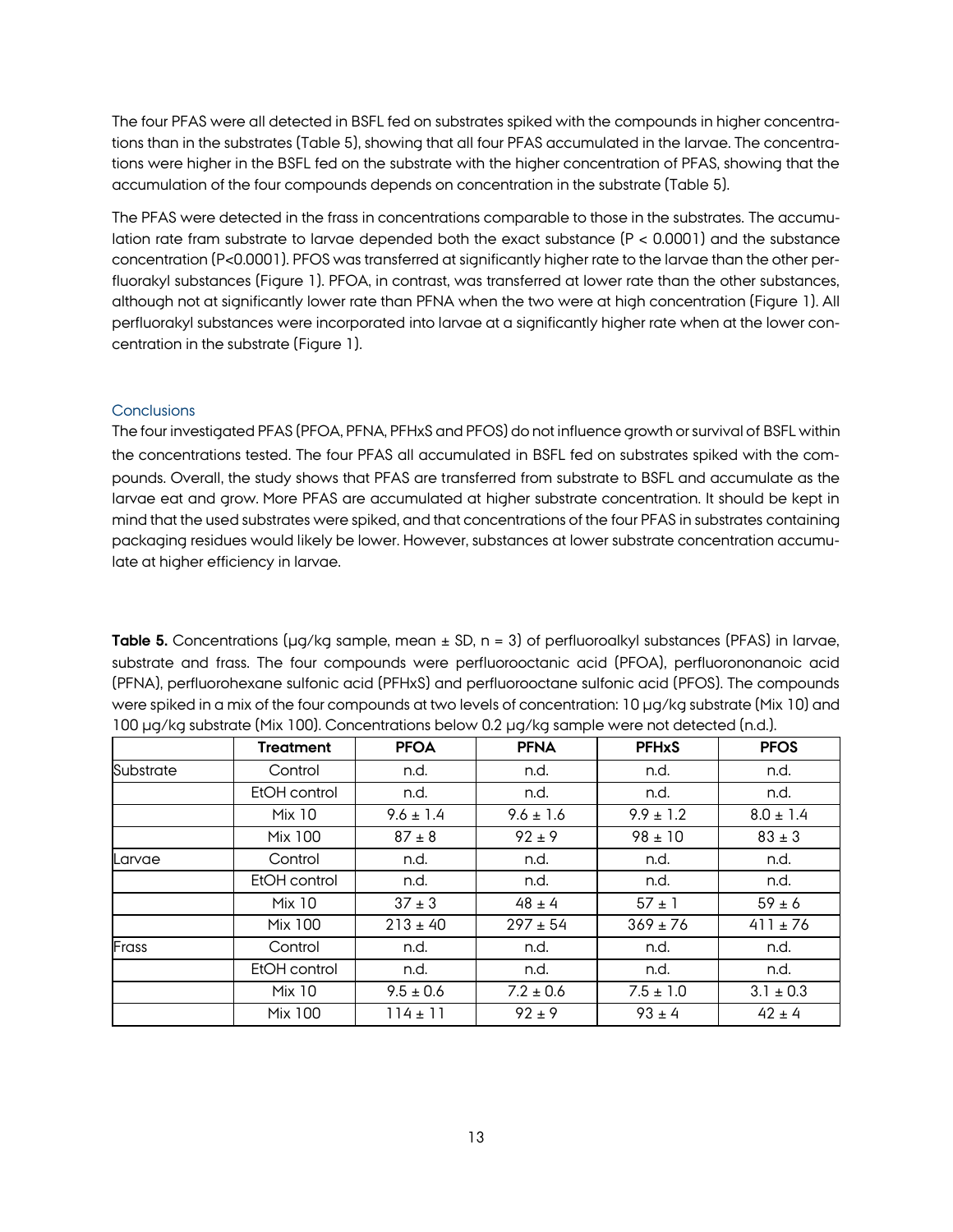

**Figure 1:** Transfer rate of perfluorakyl substances from substrate to larvae during the experimental growth period. Different letters indicate significant differences (Student's t-test at  $α = 0.05$ ).

### DNA from meat

#### Growth and survival

We found significant effects of substrate on survival throughout the experiment, with highest survival of larvae on the control substrate (Figure 2A). Survival on substrates containing meat was positively associated with meat content irrespective of meat source (Figure 2A). In contrast, individual larval mass at the end of the experiment was significantly lower on the control substrate than on the substrates containing meat (Figure 2B). This led to highest larval biomass production on the substrate with highest proportion of meat and lowest biomass production on the diet with the lowest meat proportion, with intermediate biomass production on the control substrate (Figure 2C). Emergence success as adults from pupae was at 96-100% with no difference between substrates  $(P = 0.87)$ .

#### Detection of animal DNA in substrates and larvae

Ruminant DNA, chicken and turkey DNA, and porcine DNA were all detected in substrates containing all three types of meat (Table 6). Ruminant DNA, and chicken and turkey DNA were not detected in the control substrate, while porcine DNA was detected in all three control samples (Table 6), indicating a contamination of the control substrate with porcine DNA. Ruminant DNA was detected in the substrates with added beef only, but chicken and turkey DNA and porcine DNA were also each detected in two of these samples (Table 6).

Porcine DNA was detected in one sample of BSFL (Table 6). However, ruminant DNA, chicken and turkey DNA, or porcine DNA were not detected in any other BSFL sample (Table 6). This indicates that DNA from meat is not transferred to BSFL, and that the single detection is likely a result of contamination during grinding.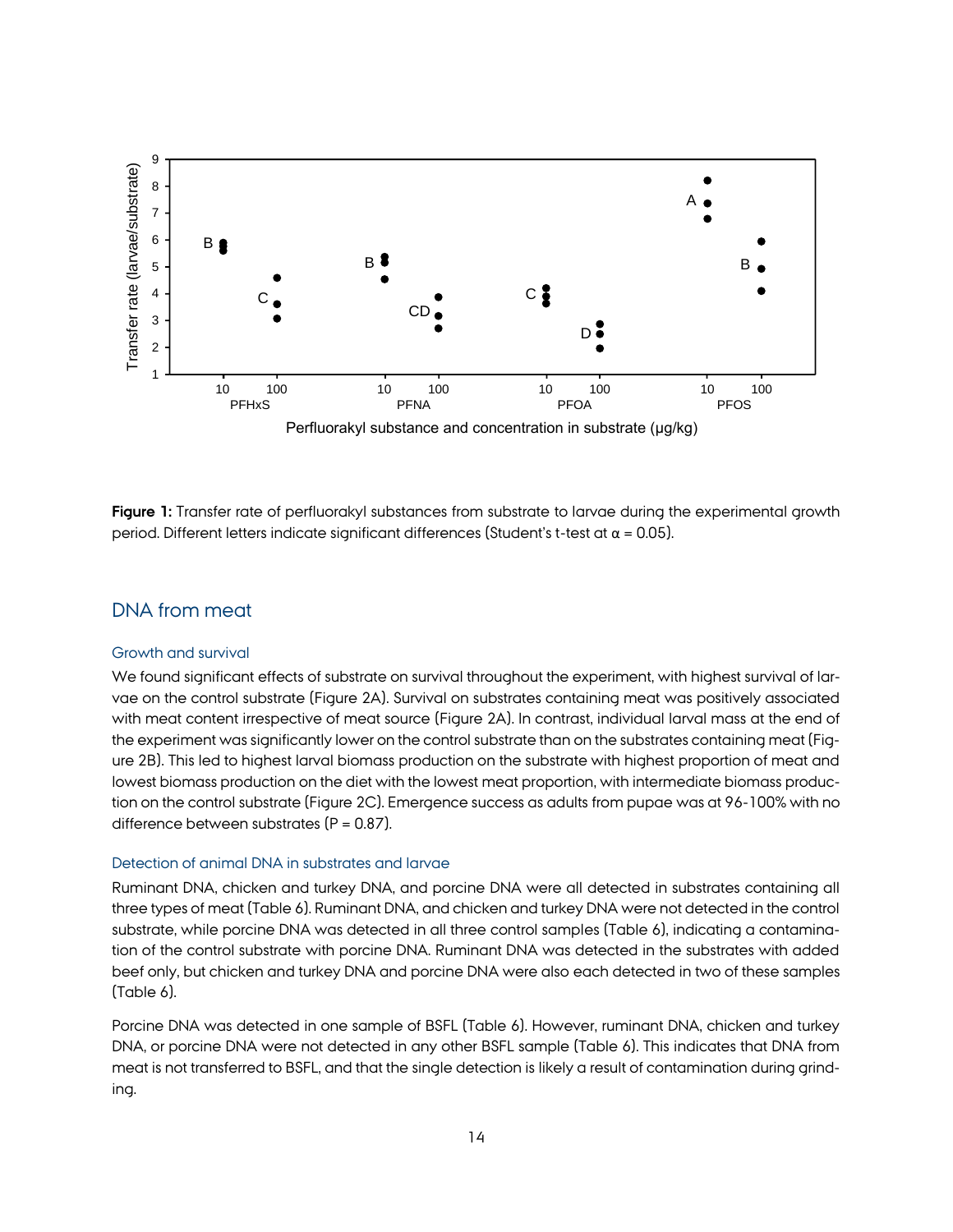#### **Conclusions**

Survival of BSFL was reduced in substrates with low additions of meat. This could be due to an increased fungal growth occuring at low meat addition. Individual larval growth was positively affected by meat, resulting in heavier larvae when meat was added. Emergence to adults was not affected by meat.

Ruminant DNA, chicken and turkey DNA, and porcine DNA were not detected in the BSFL in any of the treatments, with one exception. This indicates that animal DNA present in substrates is not transferred to the BSFL.



**Figure 2:** (A) Larval survival, (B) individual mass, and (C) biomass produced during the seven days on experimental substrates. Points show mean ± SE. The P-values are from ANOVA tests. Different letters indicate significant differences (Student's t-test at  $\alpha$  = 0.05).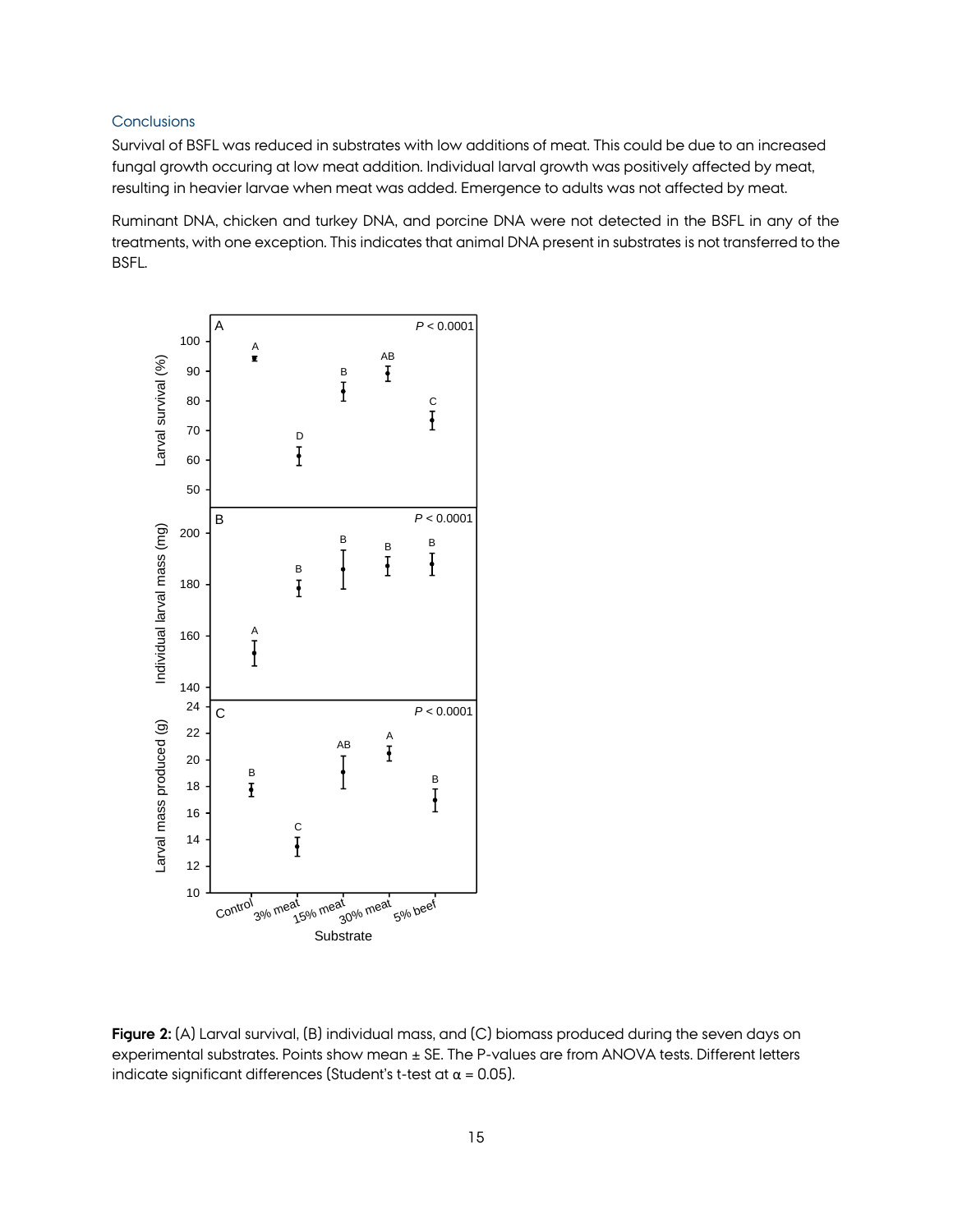|           | Treatment      | <b>Ruminant DNA</b>      | Chicken and<br>turkey DNA        | Porcine DNA              |
|-----------|----------------|--------------------------|----------------------------------|--------------------------|
|           |                | $\overline{\phantom{0}}$ | ÷                                | $\ddot{}$                |
|           | Control        | $\Box$                   | $\frac{1}{2}$                    | $+$                      |
| Substrate |                | $\blacksquare$           | $\equiv$                         | $\boldsymbol{+}$         |
|           |                | $\ddot{}$                | $\ddot{}$                        | $\ddot{}$                |
|           | 3% mixed meat  | $+$                      | $+$                              | $+$                      |
|           |                | $\ddot{}$                | $\ddot{}$                        | $+$                      |
|           | 15% mixed meat | $+$                      | $+$                              | $+$                      |
|           |                | $+$                      | $\begin{array}{c} + \end{array}$ | $+$                      |
|           |                | $\ddot{}$                | $\ddot{}$                        | $\ddot{}$                |
|           |                | $\ddot{}$                | $\boldsymbol{+}$                 | $\boldsymbol{+}$         |
|           | 30% mixed meat | $+$                      | $\ddot{}$                        | $+$                      |
|           |                | $\ddot{}$                | $+$                              | $\ddot{}$                |
|           | 5% beef        | $\boldsymbol{+}$         | $+$                              | $\overline{\phantom{a}}$ |
|           |                | $+$                      | $+$                              | $+$                      |
|           |                | $\ddot{}$                | $\overline{a}$                   | $\boldsymbol{+}$         |
|           | Control        | $\overline{\phantom{a}}$ | $\blacksquare$                   | $\blacksquare$           |
|           |                | $\blacksquare$           | $\frac{1}{2}$                    | $\frac{1}{2}$            |
| Larvae    |                | $\blacksquare$           | $\equiv$                         | $\blacksquare$           |
|           | 3% mixed meat  | $\overline{\phantom{a}}$ | $\blacksquare$                   | ÷.                       |
|           |                | $\overline{\phantom{a}}$ | $\overline{\phantom{a}}$         | $\overline{a}$           |
|           |                | $\Box$                   | $\frac{1}{2}$                    | $+$                      |
|           | 15% mixed meat | $\blacksquare$           | $\frac{1}{2}$                    |                          |
|           |                | $\equiv$                 | $\blacksquare$                   | $\overline{a}$           |
|           |                | $\overline{\phantom{a}}$ | $\frac{1}{2}$                    |                          |
|           | 30% mixed meat | $\blacksquare$           | $\blacksquare$                   | $\blacksquare$           |
|           |                | $\frac{1}{2}$            | $\equiv$                         | $\overline{a}$           |
|           |                | $\blacksquare$           | $\frac{1}{2}$                    | $\blacksquare$           |
|           | 5% beef        | $\overline{\phantom{a}}$ | $\frac{1}{2}$                    | $\overline{\phantom{a}}$ |
|           |                | $\overline{a}$           | $\frac{1}{2}$                    | $\overline{\phantom{a}}$ |
|           |                | $\blacksquare$           | $\blacksquare$                   | $\overline{\phantom{a}}$ |

**Table 6**: Detection of animal DNA in substrate and larvae (n = 3). A plus sign (+) indicates that DNA was detected and a minus sign (-) indicates that DNA was not detected.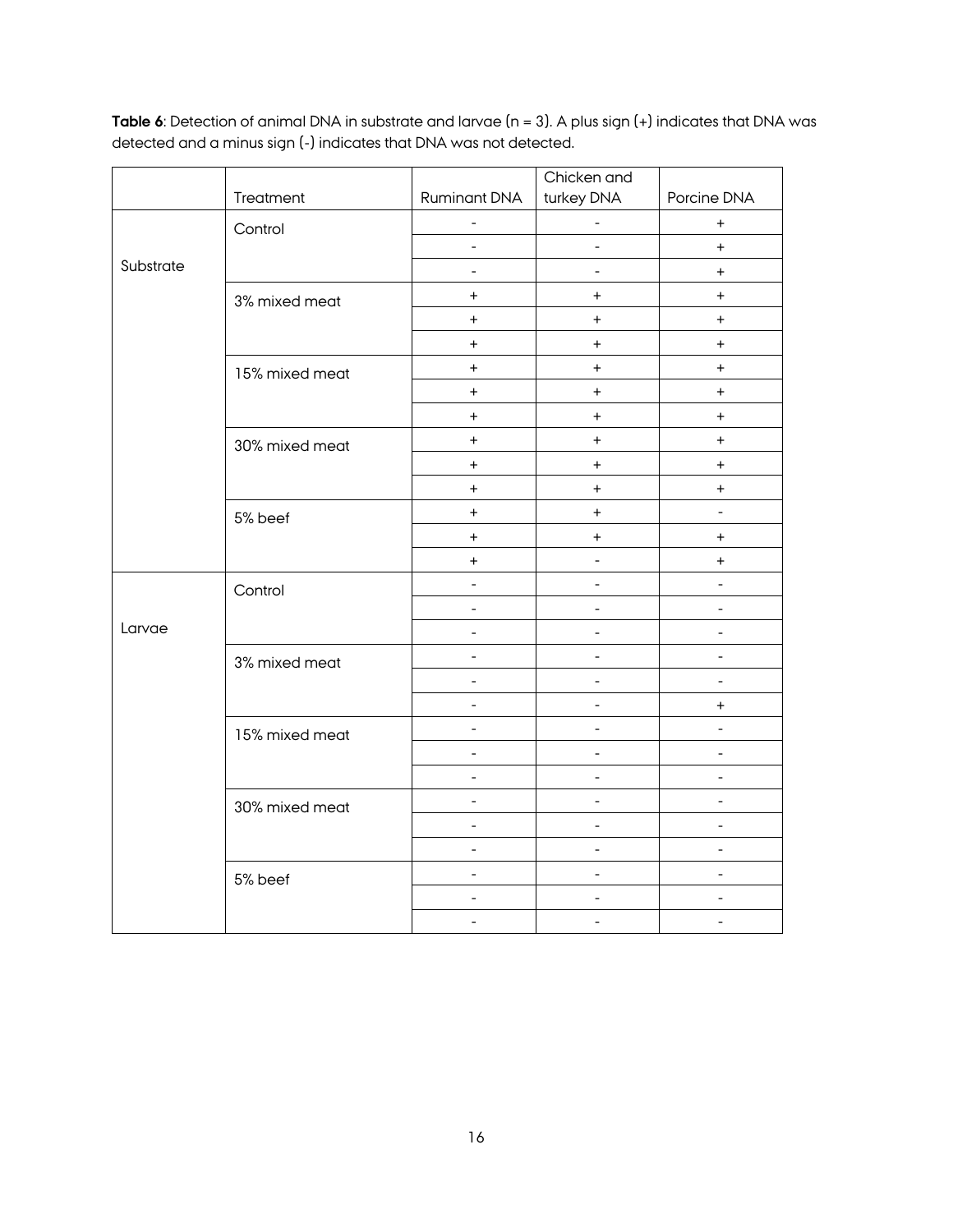# 6 Discussion

We find that three pesticides used in fruit production, as well as four PFAS used on surfaces of food packageing material accumulate in BSFL when these are present in the feed substrate. In contrast, we did not find support for the hypothesis that animal DNA would be present in BSFL after developing on a feed substrate containing raw meat of three species.

None of the tested parameters affected larval growth and survival, except additions of meat in low levels. This shows that the larvae are robust, as they are able to handle the investigated chemical contaminants without consequences for their fitness and performance. Emergence to adults was also unaffected or only little affected by the studied chemicals, and larger sample sizes would be required to identify the exact effect of different pesticides relative to each other. The negative effect of a small meat content in the substrate could be caused by a higher growth of fungi and other microorganisms that possibly benefit more from this protein source than the larvae. Because the larvae were unaffected at high concentration of meat, we do not think the result is a direct negative effect of the meat on the larvae in these cases, but that the effect must have other causes, for example a derived effect of microorganisms such as higher mycotoxin levels.

The finding of porcine DNA in the basis substrate suggests that the substate may have been contaminated with pork meat when prepared, or that the samples were contaminated during the grinding process after freeze drying. It could also suggest that the commercial chicken feed used contains pork meat, although this is not the case according to the label. However, the findings of chicken and turkey DNA in the substrate with beef only, but not the controls, suggests contamination. Thus, substates may have been contaminated when prepared, or the samples may have been contaminated during grinding. However, this does not have a negative effect on the quality of the main result, concluding that animal DNA is not transferred to BSFL. The one finding of porcine DNA in BSFL is also likely a result of contamination.

We can, from the investigations, conclude that pesticides and PFAS will accumulate in the BSFL, if used in BSFL growth substrates. Pesticides and PFAS in the growth substrate thus constitute risk factors, as they have potential to accumulate in the food chain. Since PFAS are not any longer allowed for food packaging materials coating in Denmark, they should not impose a problem if waste providers follow the legislations. The addition of raw meat does not appear to involve a risk to the consumers of the larvae, which could potentially open for the possibility to permit organic household waste, slaughter waste and other raw meat sidestreams in BSFL production.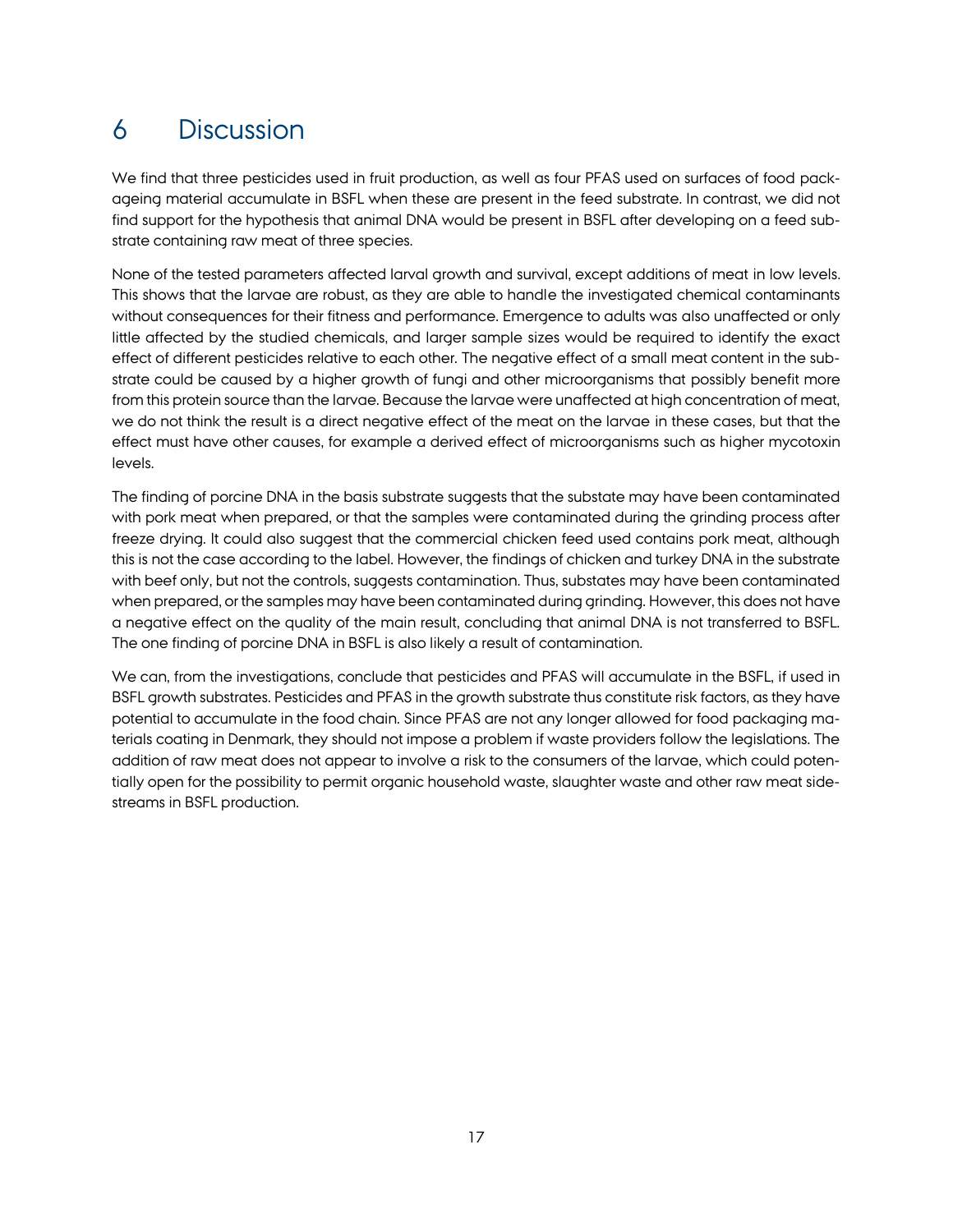# <span id="page-17-0"></span>7 References

- Belghit, I., Varunjikar, M., Lecrenier, M.C., Steinhilber, A.E., Niedzwiecka, A., Wang, Y.V., Dieu, M., Azzollini, D., Lie, K., Lock, E.J., Berntssen, M.H.G., Renard, P., Zagon, J., Fumière, O., van Loon, J.J.A., Larsen, T., Poetz, O., Braeuning, A., Palmblad, M. and Rasinger, J.D., 2021. Future feed control – tracing banned bovine material in insect meal. Food Control 128: 108183. 10.1016/j.foodcont.2021.108183
- Charlton, A.J., Dickinson, M., Wakefield, M.E., Fitches, E., Kenis, M., Han, R., Zhu, F., Kone, N., Grant, M., Devic, E., Bruggeman, G., Prior, R. and Smith, R., 2015. Exploring the chemical safety of fly larvae as a source of protein for animal feed. Journal of Insects as Food and Feed 1: 7-16. 10.3920/jiff2014.0020
- Houbraken, M., Spranghers, T., De Clercq, P., Cooreman-Algoed, M., Couchement, T., De Clercq, G., Verbeke, S. and Spanoghe, P., 2016. Pesticide contamination of Tenebrio molitor (Coleoptera: Tenebrionidae) for human consumption. Food Chemistry 201: 264-269. 10.1016/j.foodchem.2016.01.097
- Lalander, C., Senecal, J., Calvo, M.G., Ahrens, L., Josefsson, S., Wiberg, K. and Vinneras, B., 2016. Fate of pharmaceuticals and pesticides in fly larvae composting. Science of the Total Environment 565: 279-286. 10.1016/j.scitotenv.2016.04.147
- Meijer, N., de Rijk, T., van Loon, J.J.A., Zoet, L. and van der Fels-Klerx, H.J., 2021. Effects of insecticides on mortality, growth and bioaccumulation in black soldier fly (*Hermetia illucens*) larvae. PLoS One 16: e0249362. 10.1371/journal.pone.0249362
- Purschke, B., Scheibelberger, R., Axmann, S., Adler, A. and Jager, H., 2017. Impact of substrate contamination with mycotoxins, heavy metals and pesticides on the growth performance and composition of black soldier fly larvae (Hermetia illucens) for use in the feed and food value chain. Food Additives and Contaminants Part a - Chemistry Analysis Control Exposure & Risk Assessment 34: 1410-1420. 10.1080/19440049.2017.1299946
- Rainieri, S., Conlledo, N., Larsen, B.K., Granby, K. and Barranco, A. (2018). Combined effects of microplastics and chemical contaminants on the organ toxicity of zebrafish (Danio rerio). Environmental Research 162, 135-143. [10.1016/j.envres.2017.12.019](https://doi.org/10.1016/j.envres.2017.12.019)
- van der Fels-Klerx, H.J., Meijer, N., Nijkamp, M.M., Schmitt, E. and van Loon, J.J.A., 2020. Chemical food safety of using former foodstuffs for rearing black soldier fly larvae (Hermetia illucens) for feed and food use. Journal of Insects as Food and Feed 6: 475-488. 10.3920/jiff2020.0024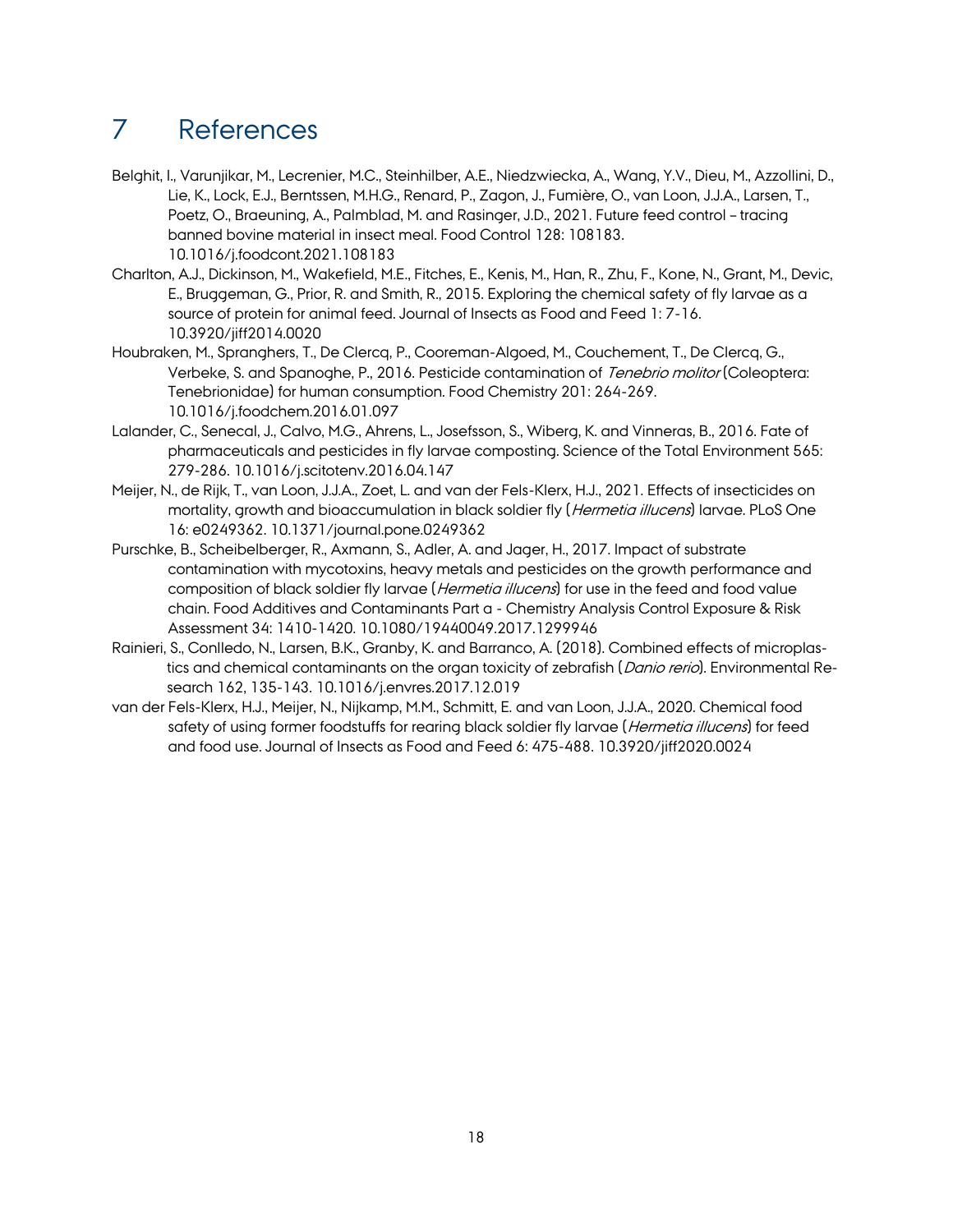#### 8 Appendix 1 - Literature study

Overview of existing literature concerning risks when feeding kitchen waste and food packaging materials to larvae of the production insects Hermetia illucens and Tenebrio molitor

# Content

| 9  |  |
|----|--|
| 10 |  |
| 11 |  |
| 12 |  |
|    |  |
|    |  |
|    |  |
|    |  |
|    |  |
|    |  |
|    |  |
|    |  |
|    |  |
|    |  |
|    |  |
| 13 |  |
|    |  |
| 13 |  |
| 14 |  |
| 15 |  |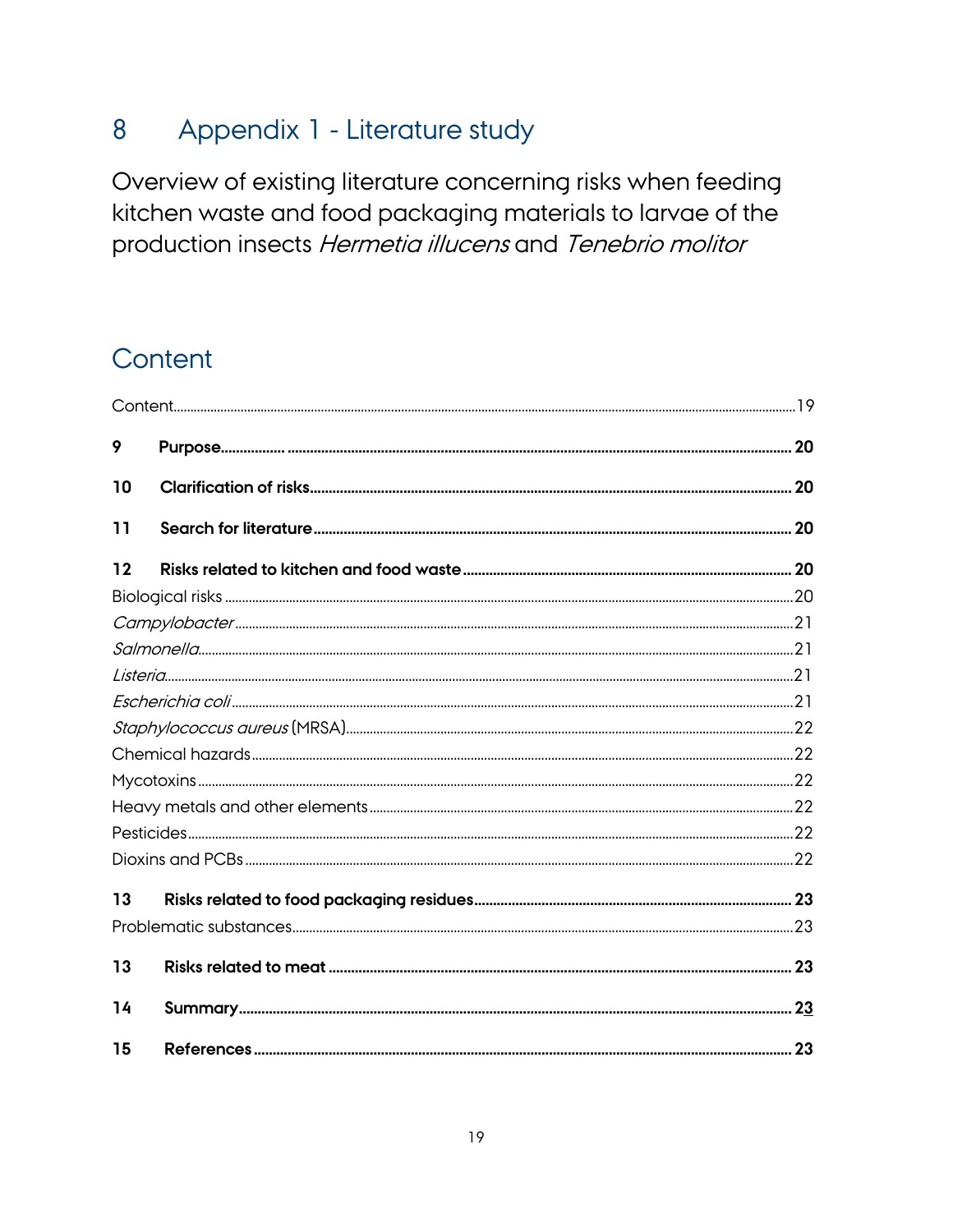# 9 Purpose

Several studies investigate risks that can occur when feeding BSFL kitchen and food waste or packaging residues. The purpose of this literature overview is to examine which relevant risks have been adequately investigated and to identify risks that require more examinations. We aim to give an overview of the number of investigations regarding certain risks, not the outcome of these investigations, to locate subject areas where further research is required.

# 10 Clarification of risks

In order to uncover relevant parameters within the feed legislation, a previous memorandum from the DTU Food Institute has been used (Fareprofil for substrater til insektopdræt; Danger profile for substrates for insect breeding, 2018). In the note from DTU (Danger profile for substrates for insect breeding, 2018), the danger profile of substrates for insect breeding is described within 10 groups of substrates. The first five groups consist of approved substrates: 1) dry food aimed at insects, 2) 'former foods' - e.g., bakery and cake residues, 3) vegetable by-products and residues, 4) mash/brewer's grain and 5) animal by-products - category 3 material. The next five groups are non-approved substrates: 6) kitchen and food waste, 7) animal by-products - category 3 material from slaughterhouses, 8) 'former foods' with animal content, 9) livestock manure and content from the digestive tract and 10) sludge.

## 11 Search for literature

Two independent literature searches were performed. Articles published between 2015 to May 2021 were included. This period partly overlaps with literature searches performed in the memo from DTU (2018).

## 12 Risks related to kitchen and food waste

The risk parameters that have been searched for are mainly selected according to group 6 and 8 in the note from DTU; (6) kitchen and food waste and 8) 'former foods' with animal content). The risk parameters can be divided in biological risks and chemical risks.

## Biological risks

The biological risks include zoonotic infectious agents from especially unprocessed food waste (Campylobacter, Salmonella, Listeria, Escherichia coli and Staphylococcus aureus (MRSA)), as well as severe livestock diseases (foot-and-mouth disease, African and classical swine fever, Aujeszky's gastrointestinal disease). The mentioned livestock diseases typically do not occur in Danish livestock and are therefore not included in this overview. Zoonotic bacteria are typically found again on the surface of larvae after development in contaminated substrate, and therefore need heat treatment before use as food or feed.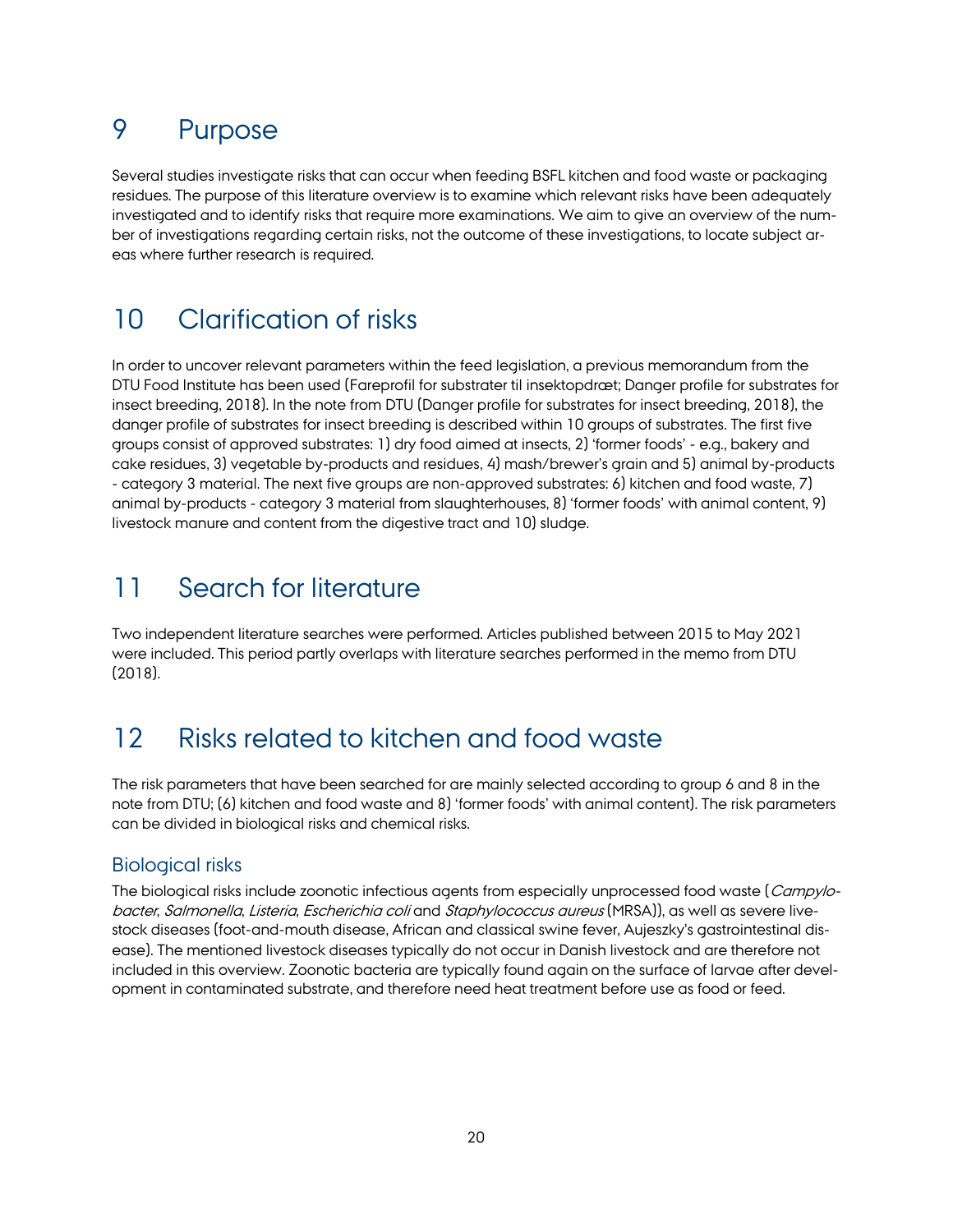## **Campylobacter**

Campylobacter is responsible for a zoonotic disease, which is often transferred by fresh and undercooked meat, especially chicken meat. Campylobacter prevalence varies depending on production method and source. In slaughterhouse samples, *Campylobacter* occurs in 21.3% / 87.2% of the samples respectively (conventional / organic). In Danish retail, the prevalence is 12.8% / 71.0% and 37.9% / 78.8% in samples of imported meat (Anon 2017). There are only a few studies on the occurrence of Campylobacter in the black soldier fly or the common mealworm. To our knowledge, none of the studies have been carried out as spiking studies, but studies focusing on intestinal microbiology (H. illucens (Comm, 2015; Raimondi et al., 2020; Tanga et al., 2021).

## **Salmonella**

The prevalence of *Salmonella* in Danish meat is generally very low (<1%). However, in imported meat from pork, chicken, and turkey, 7-12% of tested batches of *Salmonella* are positive. Danish eggs are almost entirely free from *Salmonella*, but the requirements for imported eggs are high incurring a *Salmo*nella risk. Many studies examine the presence of *Salmonella* in larvae of both the black soldier fly and mealworms. The experiments have been done both on substrates where *Salmonella* occurs naturally (fertilizer), in spiking experiments and studies of the occurrence of *Salmonella* in larvae that are ready to use as feed or food. There are more than 10 studies for both T. molitor and H. illucens. Awasthi et al., 2020; Borremans et al., 2020; Comm, 2015; Garofalo et al., 2017; Grabowski and Klein, 2017a; b; Ibanez-Peinado et al., 2020; Jensen et al., 2020; Kamau et al., 2020; Kashiri et al., 2018; Lalander et al., 2013; Lalander et al., 2015; Lee et al., 2020a; b; Lopes et al., 2020; Mancini et al., 2019a; Marin et al., 2019; Nyangena et al., 2020; Raimondi et al., 2020; Vandeweyer et al., 2017; Wynants et al., 2019a; Wynants et  $a$ , 2019 $b$ .

## **Listeria**

Several articles investigate how larvae of T. molitor and H. illucens cope with infections with Listeria. Many look at how specific genes in the larvae affect survival with *Listeria*, while some also investigate the Listeria occurrence in larvae and how it is reduced through various treatments. There are more than 20 articles in the field, some of the most relevant for T. molitor are: Belleggia et al., 2020; Borremans et al., 2020; Garofalo et al., 2017; Grabowski and Klein, 2017a; Ibanez-Peinado et al., 2020; Mancini et al., 2019a; Mancini et al., 2019b; Patnaik et al., 2015; Vandeweyer et al., 2017. For H. illucens: Awasthi et al., 2020; Grabowski and Klein, 2017b; Kashiri et al., 2018; Marin et al., 2019; Raimondi et al., 2020.

## Escherichia coli

Escherichia coli have been very well investigated. Since 2017, more than 50 studies have been published on E. coli in the larvae of H. illucens, slightly fewer (about 40 studies) on E. coli in larvae of T. molitor.

Studies on T. molitor. Edosa et al., 2020a; b; Grabowski and Klein, 2017a; Ibanez-Peinado et al., 2020; Kavran et al., 2018; Keshavarz et al., 2020a; Keshavarz et al., 2020b; Keshavarz et al., 2020c; Mancini et al., 2019a; Osimani et al., 2018; Park et al., 2019; Silva et al., 2020; van der Fels-Klerx et al., 2018.

Studies on H. illucens: Awasthi et al., 2020; Bortolini et al., 2020; Cifuentes et al., 2020; Dobermann et al., 2019; Grabowski and Klein, 2017b; Joosten et al., 2020; Kashiri et al., 2018; Lee et al., 2020a; Liu et al., 2019; Lopes et al., 2020; Marin et al., 2019; Miranda et al., 2020; Shelomi et al., 2020; Swinscoe et al., 2020; Wynants et al., 2019a; Zhang et al., 2021.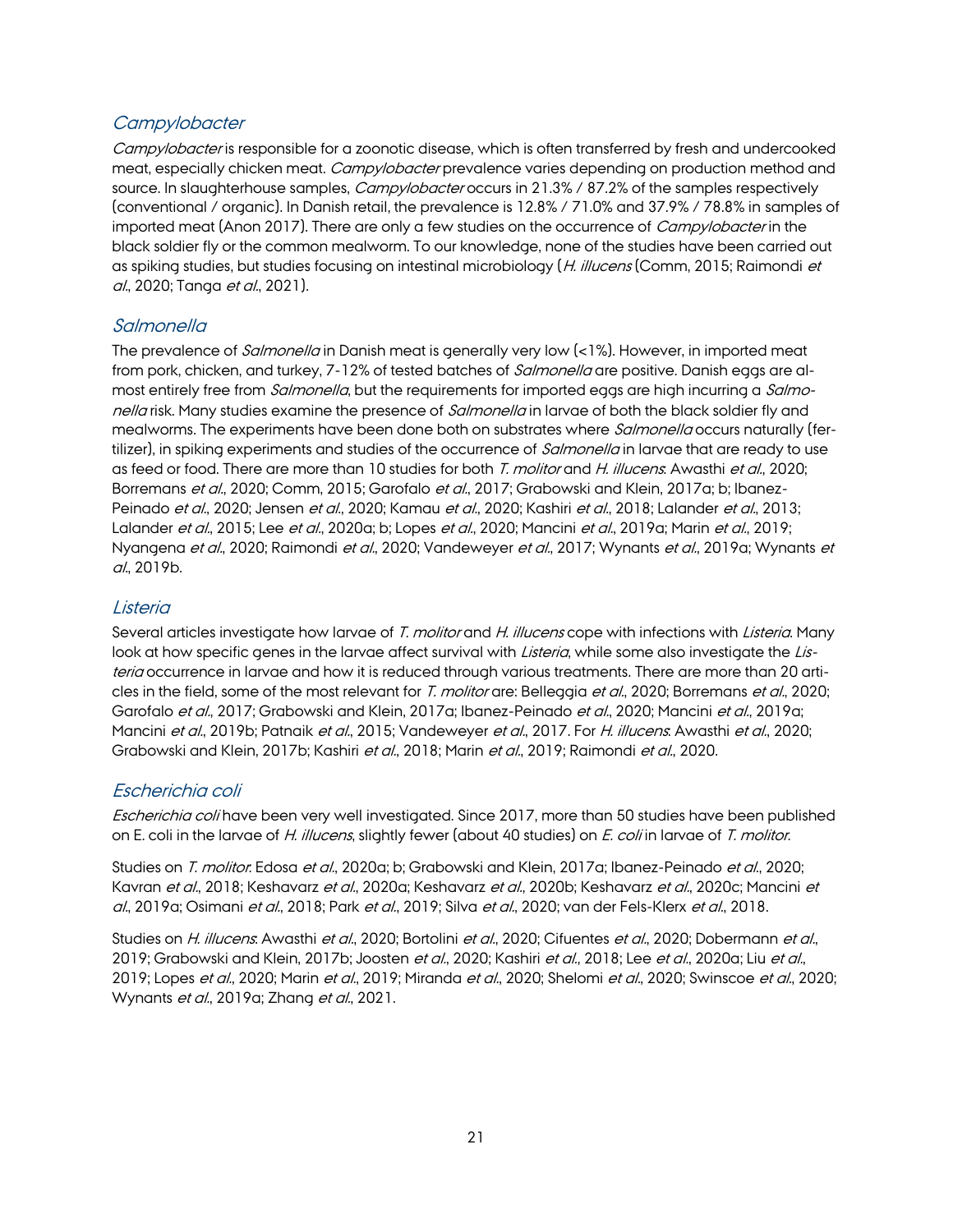## Staphylococcus aureus (MRSA)

One of FVST's control reports "MRSA in Pork 2016" states that 122 (40%) of 305 meat samples were positive for methicillin-resistant *Staphylococcus aureus* (MRSA) (animal type) (FVST 2016). However, it does not appear to pose a significant food safety risk. Many studies examine the presence of Staphylococcus aureus in insects, including T. molitor and H. illucens.

Studies on T. molitor. Adamski et al., 2019; Colasso et al., 2020; Dorling et al., 2015; Edosa et al., 2020b; El Shazely et al., 2019; Garofalo et al., 2017; Grabowski and Klein, 2017a; Keshavarz et al., 2020a; Keshavarz et al., 2020b; Keshavarz et al., 2020c; Makarova et al., 2018; Mancini et al., 2019a; McGonigle et al., 2016; Nyangena et al., 2020.

Studies on H. illucens: Awasthi et al., 2020; Grabowski and Klein, 2017b; Lee et al., 2020a; Nyangena et al., 2020; Raimondi et al., 2020.

## Chemical hazards

Chemical hazards come from fungi as mycotoxins or from human pollutants, agricultural practices, and use on coated surfaces in food packaging.

### **Mycotoxins**

There are various mycotoxins of which Aflatoxin B1 is the most frequently studied, but other mycotoxins have also been examined. Among others are: Deoxynivalenol, Zearalenone, Ochratoxin A, Fumonisin B1 + B2, Sum T-2 and HT-2 toxin. From 2017 to today, there are 12 articles on mycotoxins in larvae of H. illucens or T. molitor. All studies find that mycotoxins do not accumulate and often smaller amounts are found in the larvae than in the feed (Bosch et al., 2017; Camenzuli et al., 2018; Charlton et al., 2015; Gulsunoglu et al., 2019; Leni et al., 2019; Meijer et al., 2019; Niermans et al., 2019; Purschke et al., 2017; Sanabria et al., 2019; Schrogel and Watjen, 2019; Van Broekhoven et al., 2017; Wang and Shelomi, 2017).

### Heavy metals and other elements

Many studies can be found on the accumulation of heavy metals in larvae. The elements most frequently investigated are cadmium (Cd), mercury (Hg), lead (Pb), nickel (Ni), chromium (Cr), zinc (Zn), copper (Cu) and arsenic (As). Studies suggest that in particular cadmium accumulates in the larvae, but the results differ a little across studies (Biancarosa *et al.*, 2018; Cai *et al.*, 2018; Diener *et al.*, 2015; Gao *et al.*, 2019; Gao et al., 2017; Purschke et al., 2017; Schrogel and Watjen, 2019; Truzzi et al., 2019; van der Fels-Klerx et al., 2016; van der Fels-Klerx et al., 2020; Wu et al., 2020).

### **Pesticides**

Only a few studies examine how pesticides in the substrate affect the content of pesticides in larvae of H. illucens and T. molitor. The results suggest that pesticides do not accumulate in larvae of H. illucens (Charlton et al., 2015; Lalander et al., 2016; Meijer et al., 2021; Purschke et al., 2017). The one study found on larvae of T. molitor indicates that some pesticides may accumulate in the larvae (Houbraken et al., 2016).

## Dioxins and PCBs

Only two studies could be found on the uptake of dioxins and PCBs from substrate to larvae of H. illucens. The levels of both dioxins and PCBs are lower in the larvae than in the substrate (van der Fels-Klerx et al., 2020), and both remain below the limit values for animal feed (Charlton et al., 2015).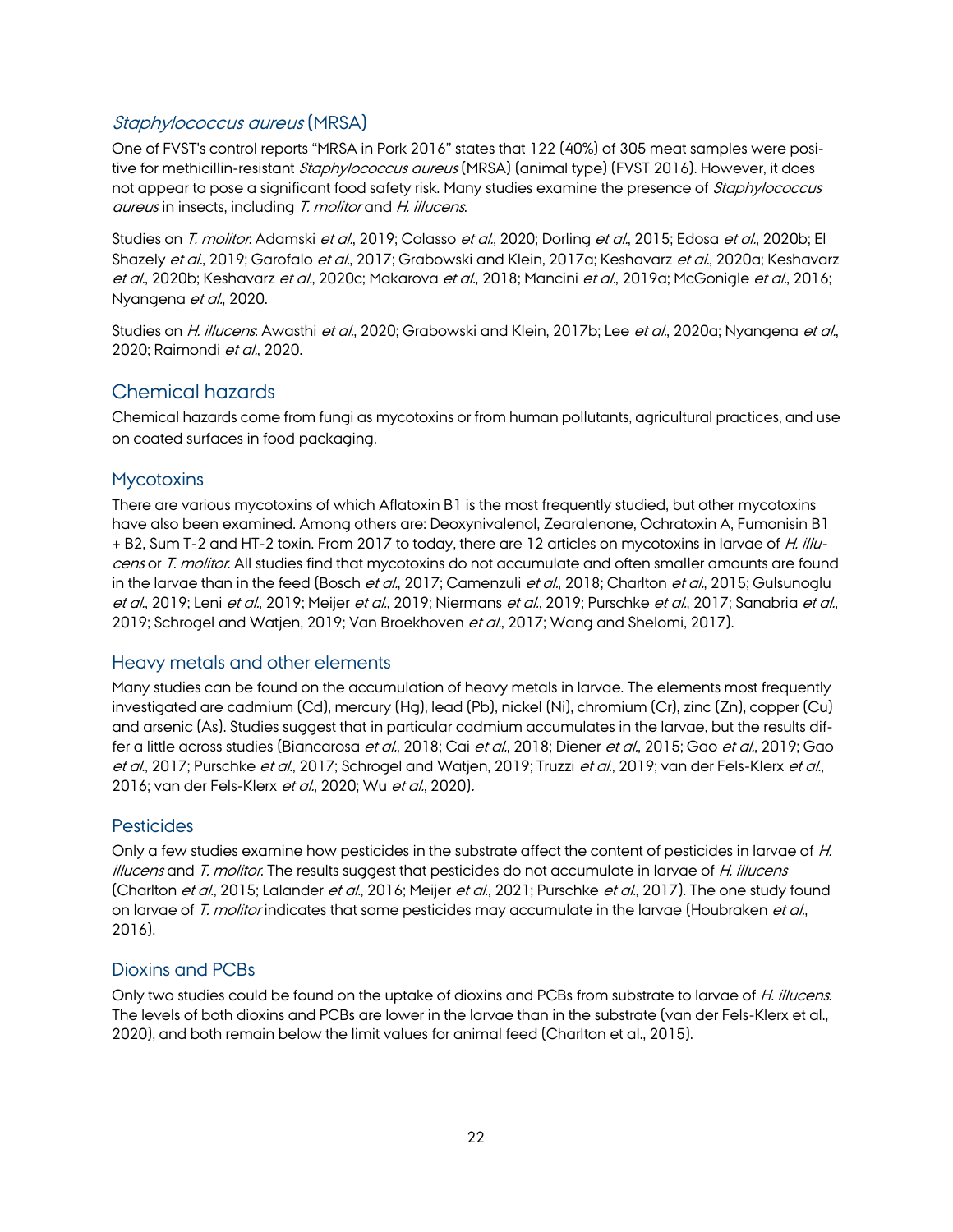## 13 Risks related to food packaging residues

This search has been based on packaging residues consisting of cardboard and paper. Some of the sources for problematic substances can be found in the treatment of the surfaces (e.g., fluorinated substances) and in the printing ink.

### Problematic substances

Only one study has been found regarding the risk of feeding H. illucens larvae plastic packaging and cardboard / paper packaging with different mineral oils: n-decane D22, n-dodecane D26, n-eicosane D42 and n-hexatricontane D74 (van der Fels-Klerx et al., 2020). The study found that mineral oils do not appear to accumulate in the larvae. Searches for other problematic substances such as bisphenol A, phthalates and fluorinated substances have not given results, underlining the lack of knowledge in this field.

## 14 Risks related to meat

The TSE Regulation (999/2001 and subsequent amendments) describes which processed animal proteins (PAP) can be used in feed for various livestock, including insects. For insects, it is permitted to use fishmeal and blood products from non-ruminants. It is not permitted to use former foods which contain meat and fish (Regulation 1069/2009). Only one study was found that investigated the transfer of PAP from substrate to H. illucens larvae (Belghit et al., 2021). They found that animal DNA can be transferred from substrate to BSFL.

## 15 Summary

Except for Campylobacter, the primary biological risks such as Salmonella, Listeria, Escherichia coli and Staphylococcus aureus (MRSA) are well studied. In terms of chemical risks, mycotoxins and heavy metals are well studied while studies on pesticides / insecticides and dioxins and PCBs are lacking. Regarding the problematic substances that can occur in food packaging materials consistent of cardboard / paper, only one study on mineral oils exists. No studies could be found on bisphenol A, phthalates, and fluorinated substances. Finally, only one study has been found that investigates whether PAP in substrate is transferred to BSFL.

## 16 References

- Adamski, Z., Bufo, S.A., Chowanski, S., Falabella, P., Lubawy, J., Marciniak, P., Pacholska-Bogalska, J., Salvia, R., Scrano, L., Slocinska, M., Spochacz, M., Szymczak, M., Urbanski, A., Walkowiak-Nowicka, K. and Rosinski, G., 2019. Beetles as model organisms in physiological, biomedical and environmental studies - a review. Frontiers in Physiology 10: 319. 10.3389/fphys.2019.00319
- Awasthi, M.K., Liu, T., Awasthi, S.K., Duan, Y.M., Pandey, A. and Zhang, Z.Q., 2020. Manure pretreatments with black soldier fly *Hermetia illucens* L. (Diptera: Stratiomyidae): a study to reduce pathogen content. Science of the Total Environment 737: 139842. 10.1016/j.scitotenv.2020.139842
- Belghit, I., Varunjikar, M., Lecrenier, M.C., Steinhilber, A.E., Niedzwiecka, A., Wang, Y.V., Dieu, M., Azzollini, D., Lie, K., Lock, E.J., Berntssen, M.H.G., Renard, P., Zagon, J., Fumière, O., van Loon, J.J.A., Larsen, T., Poetz, O., Braeuning, A., Palmblad, M. and Rasinger, J.D., 2021. Future feed control – tracing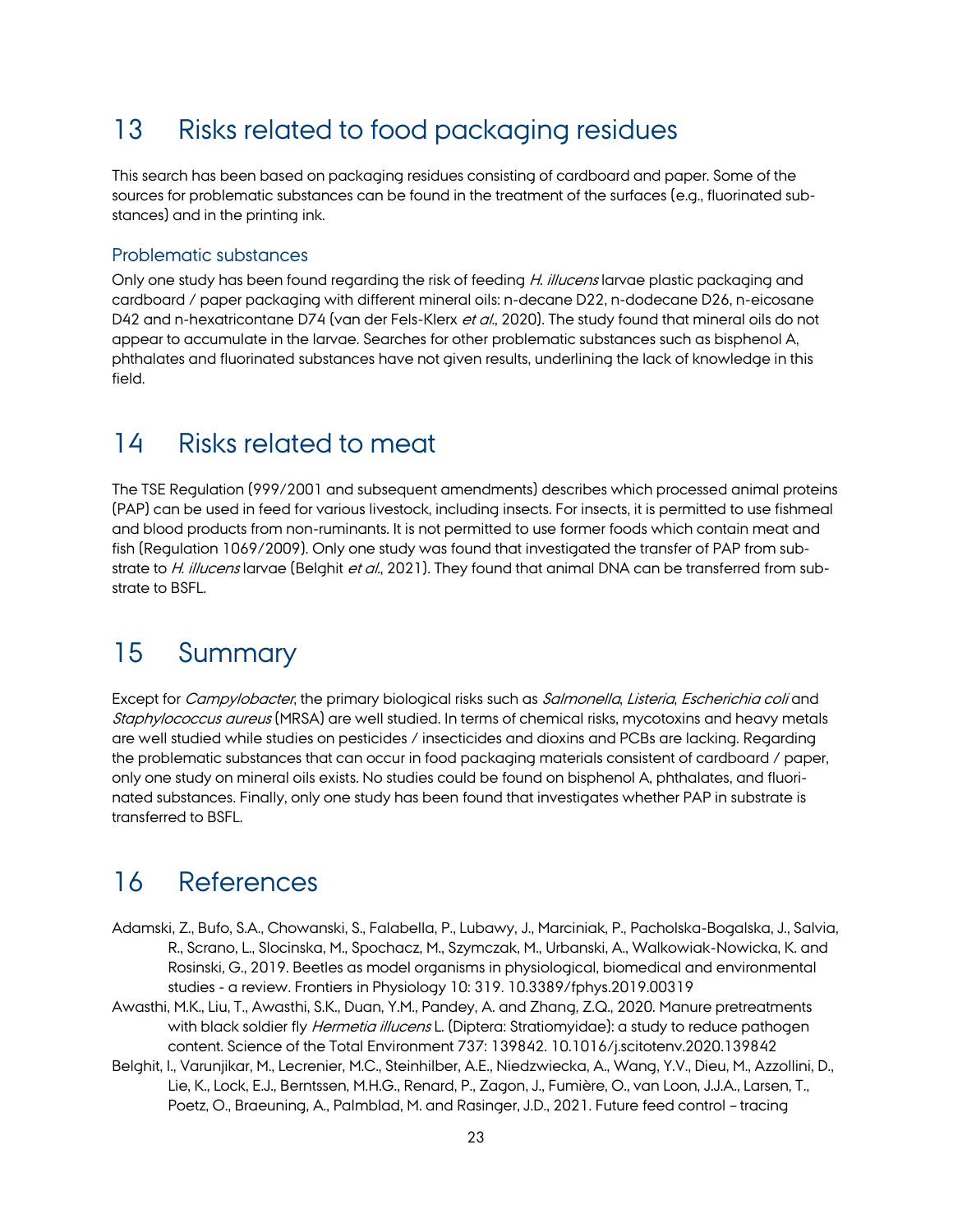banned bovine material in insect meal. Food Control 128: 108183. 10.1016/j.foodcont.2021.108183

- Belleggia, L., Milanovic, V., Cardinali, F., Garofalo, C., Pasquini, M., Tavoletti, S., Riolo, P., Ruschioni, S., Isidoro, N., Clementi, F., Ntoumos, A., Aquilanti, L. and Osimani, A., 2020. Listeria dynamics in a laboratoryscale food chain of mealworm larvae (*Tenebrio molitor*) intended for human consumption. Food Control 114: 107246. 10.1016/j.foodcont.2020.107246
- Biancarosa, I., Liland, N.S., Biemans, D., Araujo, P., Bruckner, C.G., Waagbo, R., Torstensen, B.E., Lock, E.J. and Amlund, H., 2018. Uptake of heavy metals and arsenic in black soldier fly (Hermetia illucens) larvae grown on seaweed-enriched media. Journal of the Science of Food and Agriculture 98: 2176-2183. 10.1002/jsfa.8702
- Borremans, A., Smets, R. and Van Campenhout, L., 2020. Fermentation versus meat preservatives to extend the shelf life of mealworm (*Tenebrio molitor*) paste for feed and food applications. Frontiers in Microbiology 11: 1510. 10.3389/fmicb.2020.01510
- Bortolini, S., Macavei, L.I., Saadoun, J.H., Foca, G., Ulrici, A., Bernini, F., Malferrari, D., Setti, L., Ronga, D. and Maistrello, L., 2020. *Hermetia illucens* (L.) larvae as chicken manure management tool for circular economy. Journal of Cleaner Production 262: 121289. 10.1016/j.jclepro.2020.121289
- Bosch, G., van der Fels-Klerx, H.J., de Rijk, T.C. and Oonincx, D., 2017. Aflatoxin B1 tolerance and accumulation in black soldier fly larvae (Hermetia illucens) and yellow mealworms (Tenebrio molitor). Toxins 9: 185. 10.3390/toxins9060185
- Cai, M.M., Hu, R.Q., Zhang, K., Ma, S.T., Zheng, L.Y., Yu, Z.N. and Zhang, J.B., 2018. Resistance of black soldier fly (Diptera: Stratiomyidae) larvae to combined heavy metals and potential application in municipal sewage sludge treatment. Environmental Science and Pollution Research 25: 1559- 1567. 10.1007/s11356-017-0541-x
- Camenzuli, L., Van Dam, R., de Rijk, T., Andriessen, R., Van Schelt, J. and Van der Fels-Klerx, H.J., 2018. Tolerance and excretion of the mycotoxins aflatoxin B-1, zearalenone, deoxynivalenol, and ochratoxin A by Alphitobius diaperinus and Hermetia illucens from contaminated substrates. Toxins 10: 91. 10.3390/toxins10020091
- Charlton, A.J., Dickinson, M., Wakefield, M.E., Fitches, E., Kenis, M., Han, R., Zhu, F., Kone, N., Grant, M., Devic, E., Bruggeman, G., Prior, R. and Smith, R., 2015. Exploring the chemical safety of fly larvae as a source of protein for animal feed. Journal of Insects as Food and Feed 1: 7-16. 10.3920/jiff2014.0020
- Cifuentes, Y., Glaeser, S.P., Mvie, J., Bartz, J.O., Muller, A., Gutzeit, H.O., Vilcinskas, A. and Kampfer, P., 2020. The gut and feed residue microbiota changing during the rearing of *Hermetia illucens* larvae. Antonie Van Leeuwenhoek International Journal of General and Molecular Microbiology 113: 1323-1344. 10.1007/s10482-020-01443-0
- Colasso, A.H.M., Barros, T.F., Figueiredo, I.F.D., Carvalho, A.R., Fernandes, E.S., Uchoa, M.R.B. and da Silva, L.C.N., 2020. The latex of *Euphorbia tirucalli* inhibits staphyloxanthin production and protects Tenebrio molitor larvae against Staphylococcus aureus infection. Natural Product Research 34: 3536-3539. 10.1080/14786419.2019.1582036
- Comm, E.S., 2015. Risk profile related to production and consumption of insects as food and feed. EFSA Journal 13: 4257. 10.2903/j.efsa.2015.4257
- Diener, S., Zurbrügg, C. and Tockner, K., 2015. Bioaccumulation of heavy metals in the black soldier fly, Hermetia illucens and effects on its life cycle. Journal of Insects as Food and Feed 1: 261-270. 10.3920/jiff2015.0030
- Dobermann, D., Field, L.M. and Michaelson, L.V., 2019. Using Hermetia illucens to process Ugandan waragi waste. Journal of Cleaner Production 211: 303-308. 10.1016/j.jclepro.2018.11.176
- Dorling, J., Moraes, C. and Rolff, J., 2015. Recognition, survival and persistence of Staphylococcus aureus in the model host Tenebrio molitor. Developmental and Comparative Immunology 48: 284-290. 10.1016/j.dci.2014.08.010
- Edosa, T.T., Jo, Y.H., Keshavarz, M., Bae, Y.M., Kim, D.H., Lee, Y.S. and Han, Y.S., 2020a. TmSpz4 plays an important role in regulating the production of antimicrobial peptides in response to *Escherichia*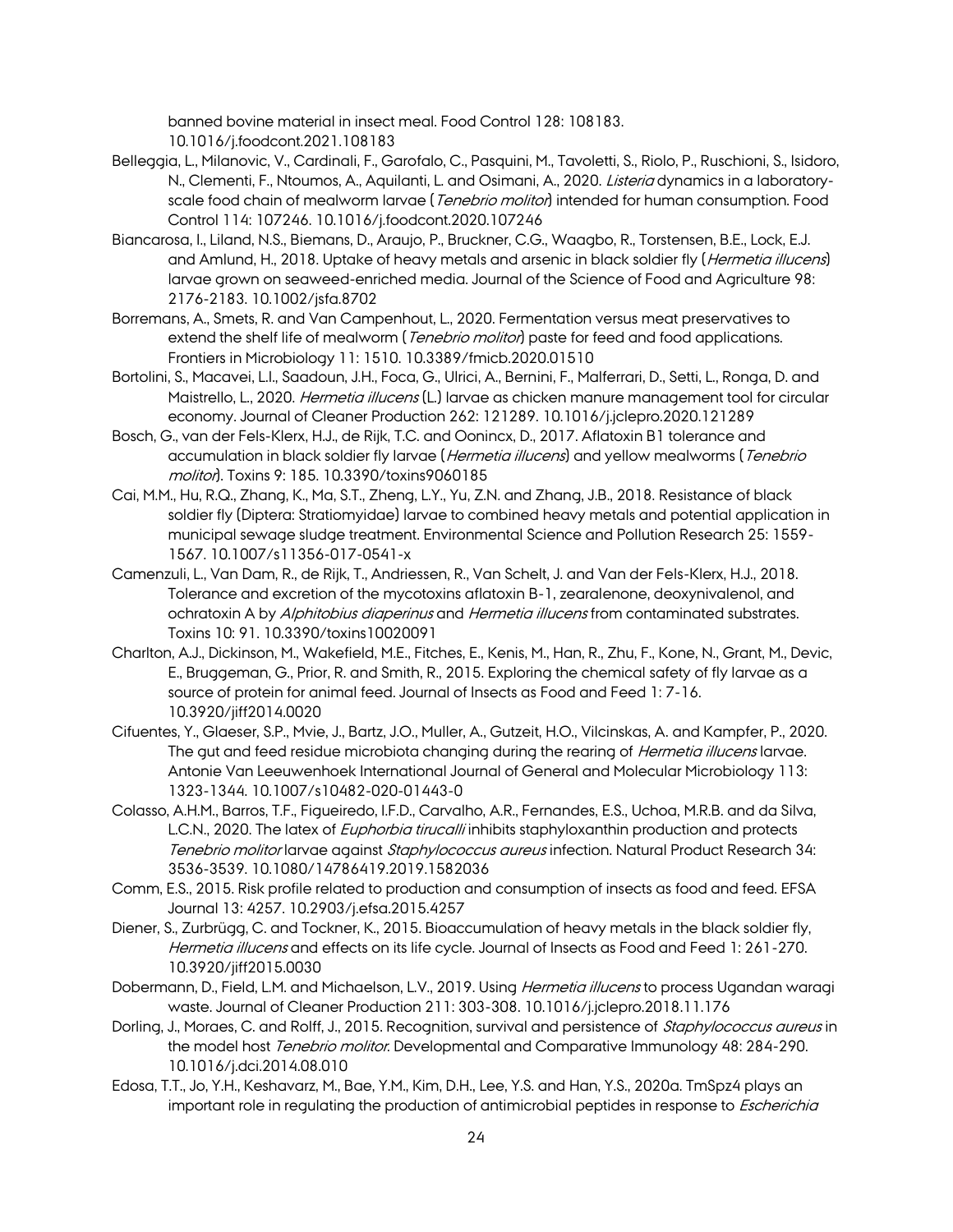coli and Candida albicans infections. International Journal of Molecular Sciences 21: 1878. 10.3390/ijms21051878

- Edosa, T.T., Jo, Y.H., Keshavarz, M., Bae, Y.M., Kim, D.H., Lee, Y.S. and Han, Y.S., 2020b. TmSpz6 is essential for regulating the immune response to *Escherichia coli* and *Staphylococcus aureus* infection in Tenebrio molitor. Insects 11: 105. 10.3390/insects11020105
- El Shazely, B., Urabanski, A., Johnston, P.R. and Rolff, J., 2019. In vivo exposure of insect AMP resistant Staphylococcus aureus to an insect immune system. Insect Biochemistry and Molecular Biology 110: 60-68. 10.1016/j.ibmb.2019.04.017
- Gao, M., Lin, Y., Shi, G.Z., Li, H.H., Yang, Z.B., Xu, X.X., Xian, J.R., Yang, Y.X. and Cheng, Z., 2019. Bioaccumulation and health risk assessments of trace elements in housefly (Musca domestics L.) larvae fed with food wastes. Science of the Total Environment 682: 485-493. 10.1016/j.scitotenv.2019.05.182
- Gao, Q., Wang, X.Y., Wang, W.Q., Lei, C.L. and Zhu, F., 2017. Influences of chromium and cadmium on the development of black soldier fly larvae. Environmental Science and Pollution Research 24: 8637- 8644. 10.1007/s11356-017-8550-3
- Garofalo, C., Osimani, A., Milanovic, V., Taccari, M., Cardinali, F., Aquilanti, L., Riolo, P., Ruschioni, S., Isidoro, N. and Clementi, F., 2017. The microbiota of marketed processed edible insects as revealed by high-throughput sequencing. Food Microbiology 62: 15-22. 10.1016/j.fm.2016.09.012
- Grabowski, N.T. and Klein, G., 2017a. Microbiological analysis of raw edible insects. Journal of Insects as Food and Feed 3: 7-14. 10.3920/jiff2016.0004
- Grabowski, N.T. and Klein, G., 2017b. Microbiology of processed edible insect products results of a preliminary survey. International Journal of Food Microbiology 243: 103-107. 10.1016/j.ijfoodmicro.2016.11.005
- Gulsunoglu, Z., Aravind, S., Bai, Y., Wang, L., Kutcher, H.R. and Tanaka, T., 2019. Deoxynivalenol (DON) accumulation and nutrient recovery in black soldier fly larvae (Hermetia illucens) fed wheat infected with *Fusarium* spp. Fermentation 5: 83. 10.3390/fermentation5030083
- Houbraken, M., Spranghers, T., De Clercq, P., Cooreman-Algoed, M., Couchement, T., De Clercq, G., Verbeke, S. and Spanoghe, P., 2016. Pesticide contamination of Tenebrio molitor (Coleoptera: Tenebrionidae) for human consumption. Food Chemistry 201: 264-269. 10.1016/j.foodchem.2016.01.097
- Ibanez-Peinado, D., Ubeda-Manzanaro, M., Martinez, A. and Rodrigo, D., 2020. Antimicrobial effect of insect chitosan on Salmonella Typhimurium, Escherichia coli O157:H7 and Listeria monocytogenes survival. PLoS One 15: e0244153. 10.1371/journal.pone.0244153
- Jensen, A.N., Hansen, S.H. and Baggesen, D.L., 2020. Salmonella Typhimurium level in mealworms (Tenebrio molitor) after exposure to contaminated substrate. Frontiers in Microbiology 11: 1613. 10.3389/fmicb.2020.01613
- Joosten, L., Lecocq, A., Jensen, A.B., Haenen, O., Schmitt, E. and Eilenberg, J., 2020. Review of insect pathogen risks for the black soldier fly (*Hermetia illucens*) and quidelines for reliable production. Entomologia Experimentalis et Applicata 168: 432-447. 10.1111/eea.12916
- Kamau, E., Mutungi, C., Kinyuru, J., Imathiu, S., Affognon, H., Ekesi, S., Nakimbugwe, D. and Fiaboe, K.K.M., 2020. Changes in chemical and microbiological quality of semi-processed black soldier fly (Hermetia illucens L.) larval meal during storage. Journal of Insects as Food and Feed 6: 417-428. 10.3920/jiff2019.0043
- Kashiri, M., Marin, C., Garzon, R., Rosell, C.M., Rodrigo, D. and Martinez, A., 2018. Use of high hydrostatic pressure to inactivate natural contaminating microorganisms and inoculated E. coli O157:H7 on Hermetia illucens larvae. PLoS One 13: e0194477. 10.1371/journal.pone.0194477
- Kavran, M., Cupina, A.I., Zgomba, M. and Petric, D., 2018. Edible insects safe food for humans and livestock. In: R. Petanovic (Ed.), Ecological and Economic Significance of Fauna of Serbia. Serbian Academy of Sciences and Arts Scientific Meetings, pp. 251-300.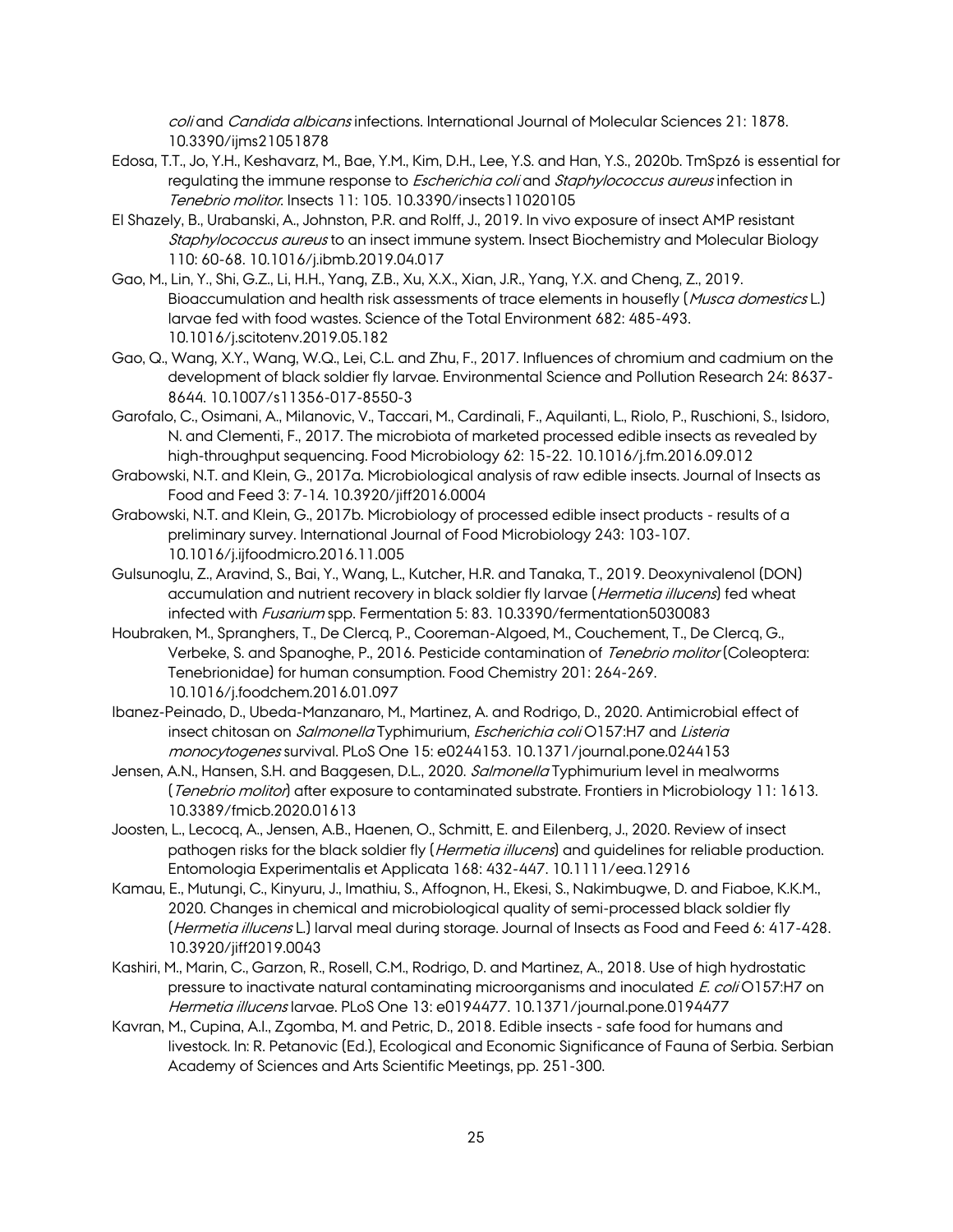- Keshavarz, M., Jo, Y.H., Edosa, T.T., Bae, Y.M. and Han, Y.S., 2020a. TmPGRP-SA regulates antimicrobial response to bacteria and fungi in the fat body and gut of *Tenebrio molitor*. International Journal of Molecular Sciences 21: 2113. 10.3390/ijms21062113
- Keshavarz, M., Jo, Y.H., Edosa, T.T. and Han, Y.S., 2020b. Tenebrio molitor PGRP-LE plays a critical role in gut antimicrobial peptide production in response to *Escherichia coli*. Frontiers in Physiology 11: 320. 10.3389/fphys.2020.00320
- Keshavarz, M., Jo, Y.H., Patnaik, B.B., Park, K.B., Ko, H.J., Kim, C.E., Edosa, T.T., Lee, Y.S. and Han, Y.S., 2020c. TmRelish is required for regulating the antimicrobial responses to *Escherichia coli* and Staphylococcus aureus in Tenebrio molitor. Scientific Reports 10: 4258. 10.1038/s41598-020- 61157-1
- Lalander, C., Diener, S., Magri, M.E., Zurbrugg, C., Lindstrom, A. and Vinneras, B., 2013. Faecal sludge management with the larvae of the black soldier fly (*Hermetia illucens*) - from a hygiene aspect. Science of the Total Environment 458: 312-318. 10.1016/j.scitotenv.2013.04.033
- Lalander, C., Senecal, J., Calvo, M.G., Ahrens, L., Josefsson, S., Wiberg, K. and Vinneras, B., 2016. Fate of pharmaceuticals and pesticides in fly larvae composting. Science of the Total Environment 565: 279-286. 10.1016/j.scitotenv.2016.04.147
- Lalander, C.H., Fidjeland, J., Diener, S., Eriksson, S. and Vinneras, B., 2015. High waste-to-biomass conversion and efficient *Salmonella* spp. reduction using black soldier fly for waste recycling. Agronomy for Sustainable Development 35: 261-271. 10.1007/s13593-014-0235-4
- Lee, K.S., Yun, E.Y. and Goo, T.W., 2020a. Antimicrobial activity of an extract of *Hermetia illucens* larvae immunized with *Lactobacillus casei* against *Salmonella* species. Insects 11:704. 10.3390/insects11100704
- Lee, K.S., Yun, E.Y. and Goo, T.W., 2020b. Evaluation of the antimicrobial activity of an extract of Lactobacillus casei-infected Hermetia illucens larvae produced using an automatic injection system. Animals 10: 2121. 10.3390/ani10112121
- Leni, G., Cirlini, M., Jacobs, J., Depraetere, S., Gianotten, N., Sforza, S. and Dall'Asta, C., 2019. Impact of naturally contaminated substrates on Alphitobius diaperinus and Hermetia illucens. uptake and excretion of mycotoxins. Toxins 11: 476. 10.3390/toxins11080476
- Liu, C., Wang, C. and Yao, H., 2019. Comprehensive resource utilization of waste using the black soldier fly (Hermetia illucens (L.)) (Diptera: Stratiomyidae). Animals 9: 349. 10.3390/ani9060349
- Lopes, I.G., Lalander, C., Vidotti, R.M. and Vinneras, B., 2020. Reduction of bacteria in relation to feeding regimes when treating aquaculture waste in fly larvae composting. Frontiers in Microbiology 11: 1616. 10.3389/fmicb.2020.01616
- Makarova, O., Johnston, P., Rodriguez-Rojas, A., El Shazely, B., Morales, J.M. and Rolff, J., 2018. Genomics of experimental adaptation of Staphylococcus aureus to a natural combination of insect antimicrobial peptides. Scientific Reports 8: 15359. 10.1038/s41598-018-33593-7
- Mancini, S., Fratini, F., Tuccinardi, T., Turchi, B., Nuvoloni, R. and Paci, G., 2019a. Effects of different blanching treatments on microbiological profile and quality of the mealworm (*Tenebrio molitor*). Journal of Insects as Food and Feed 5: 225-234. 10.3920/jiff2018.0034
- Mancini, S., Paci, G., Ciardelli, V., Turchi, B., Pedonese, F. and Fratini, F., 2019b. Listeria monocytogenes contamination of Tenebrio molitor larvae rearing substrate: preliminary evaluations. Food Microbiology 83: 104-108. 10.1016/j.fm.2019.05.006
- Marin, C., Urbina, P., Salvatierra, P., Rodrigo, D., Fernandez, P. and Martinez, A., 2019. Effect of high hydrostatic pressure on natural contaminating microorganisms and inoculated Salmonella in Hermetia illucens larvae. Berliner Und Munchener Tierarztliche Wochenschrift 132: 257-263. 10.2376/0005-9366-18058
- McGonigle, J.E., Purves, J. and Rolff, J., 2016. Intracellular survival of Staphylococcus aureus during persistent infection in the insect Tenebrio molitor. Developmental and Comparative Immunology 59: 34-38. 10.1016/j.dci.2016.01.002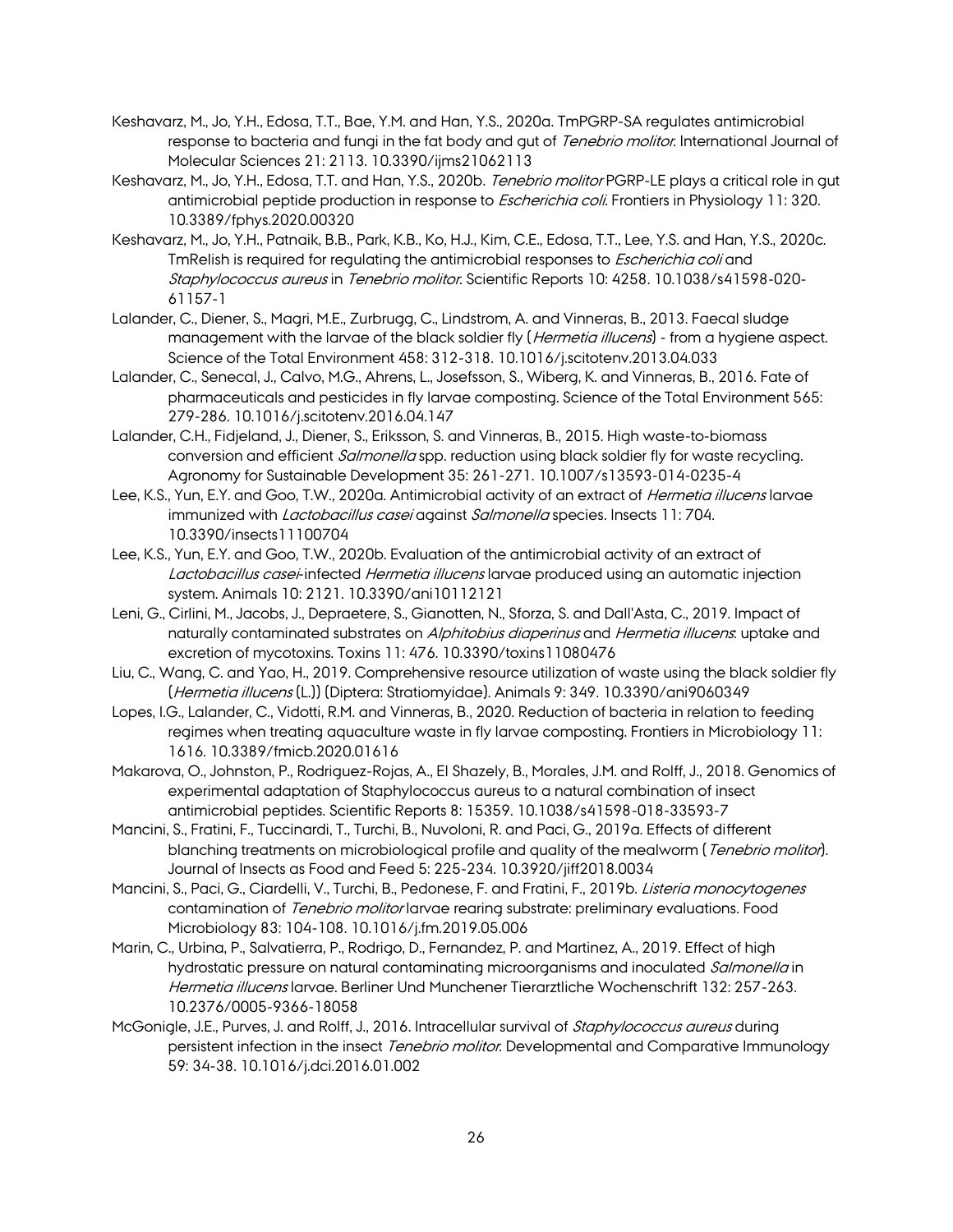- Meijer, N., de Rijk, T., van Loon, J.J.A., Zoet, L. and van der Fels-Klerx, H.J., 2021. Effects of insecticides on mortality, growth and bioaccumulation in black soldier fly (*Hermetia illucens*) larvae. PLoS One 16: e0249362. 10.1371/journal.pone.0249362
- Meijer, N., Stoopen, G., van der Fels-Klerx, H.J., van Loon, J.J.A., Carney, J. and Bosch, G., 2019. Aflatoxin B-1 conversion by black soldier fly (*Hermetia illucens*) larval enzyme extracts. Toxins 11: 532. 10.3390/toxins11090532
- Miranda, C.D., Cammack, J.A. and Tomberlin, J.K., 2020. Mass production of the black soldier fly, *Hermetia* illucens(L.), (Diptera: Stratiomyidae) reared on three manure types. Animals 10: 1243. 10.3390/ani10071243
- Niermans, K., Woyzichovski, J., Kroncke, N., Benning, R. and Maul, R., 2019. Feeding study for the mycotoxin zearalenone in yellow mealworm (*Tenebrio molitor*) larvae-investigation of biological impact and metabolic conversion. Mycotoxin Research 35: 231-242. 10.1007/s12550-019-00346-y
- Nyangena, D.N., Mutungi, C., Imathiu, S., Kinyuru, J., Affognon, H., Ekesi, S., Nakimbugwe, D. and Fiaboe, K.K.M., 2020. Effects of traditional processing techniques on the nutritional and microbiological quality of four edible insect species used for food and feed in East Africa. Foods 9: 574. 10.3390/foods9050574
- Osimani, A., Milanovic, V., Cardinali, F., Garofalo, C., Clementi, F., Pasquini, M., Riolo, P., Ruschioni, S., Isidoro, N., Loreto, N., Franciosi, E., Tuohy, K., Petruzzelli, A., Foglini, M., Gabucci, C., Tonucci, F. and Aquilanti, L., 2018. The bacterial biota of laboratory-reared edible mealworms (Tenebrio molitor L.): From feed to frass. International Journal of Food Microbiology 272: 49-60. 10.1016/j.ijfoodmicro.2018.03.001
- Park, S., Jo, Y.H., Park, K.B., Ko, H.J., Kim, C.E., Bae, Y.M., Kim, B., Jun, S.A., Bang, I.S., Lee, Y.S., Kim, Y.J. and Han, Y.S., 2019. TmToll-7 plays a crucial role in innate immune responses against gram-negative bacteria by regulating 5 AMP genes in *Tenebrio molitor*. Frontiers in Immunology 10: 310. 10.3389/fimmu.2019.00310
- Patnaik, B.B., Patnaik, H.H., Park, K.B., Jo, Y.H., Lee, Y.S. and Han, Y.S., 2015. Silencing of apolipophorin-III causes abnormal adult morphological phenotype and susceptibility to Listeria monocytogenes infection in Tenebrio molitor. Entomological Research 45: 116-121. 10.1111/1748-5967.12099
- Purschke, B., Scheibelberger, R., Axmann, S., Adler, A. and Jager, H., 2017. Impact of substrate contamination with mycotoxins, heavy metals and pesticides on the growth performance and composition of black soldier fly larvae (*Hermetia illucens*) for use in the feed and food value chain. Food Additives and Contaminants Part a - Chemistry Analysis Control Exposure & Risk Assessment 34: 1410-1420. 10.1080/19440049.2017.1299946
- Raimondi, S., Spampinato, G., Macavei, L.I., Lugli, L., Candeliere, F., Rossi, M., Maistrello, L. and Amaretti, A., 2020. Effect of rearing temperature on growth and microbiota composition of *Hermetia illucens*. Microorganisms 8: 902. 10.3390/microorganisms8060902
- Sanabria, C.O., Hogan, N., Madder, K., Gillott, C., Blakley, B., Reaney, M., Beattie, A. and Buchanan, F., 2019. Yellow mealworm larvae (*Tenebrio molitor*) fed mycotoxin-contaminated wheat - a possible safe, sustainable protein source for animal feed? Toxins 11: 282. 10.3390/toxins11050282
- Schrogel, P. and Watjen, W., 2019. Insects for food and feed-safety aspects related to mycotoxins and metals. Foods 8: 288. 10.3390/foods8080288
- Shelomi, M., Wu, M.K., Chen, S.M., Huang, J.J. and Burke, C.G., 2020. Microbes associated with black soldier fly (Diptera: Stratiomiidae) degradation of food waste. Environmental Entomology 49: 405-411. 10.1093/ee/nvz164
- Silva, T.F., Cavalcanti, J.R.N., Fonseca, M., dos Santos, N.M., da Silva, A.C.B., Zagmignan, A., Abreu, A.G., da Silva, A.P.S., Lima, V.L.D., da Silva, N.H., Dutra, L.M., Almeida, J., da Silva, M.V., Correia, M.T.D. and da Silva, L.C.N., 2020. Products derived from *Buchenavia tetraphylla* leaves have in vitro antioxidant activity and protect Tenebrio molitor larvae against Escherichia coli-induced injury. Pharmaceuticals 13: 46. 10.3390/ph13030046